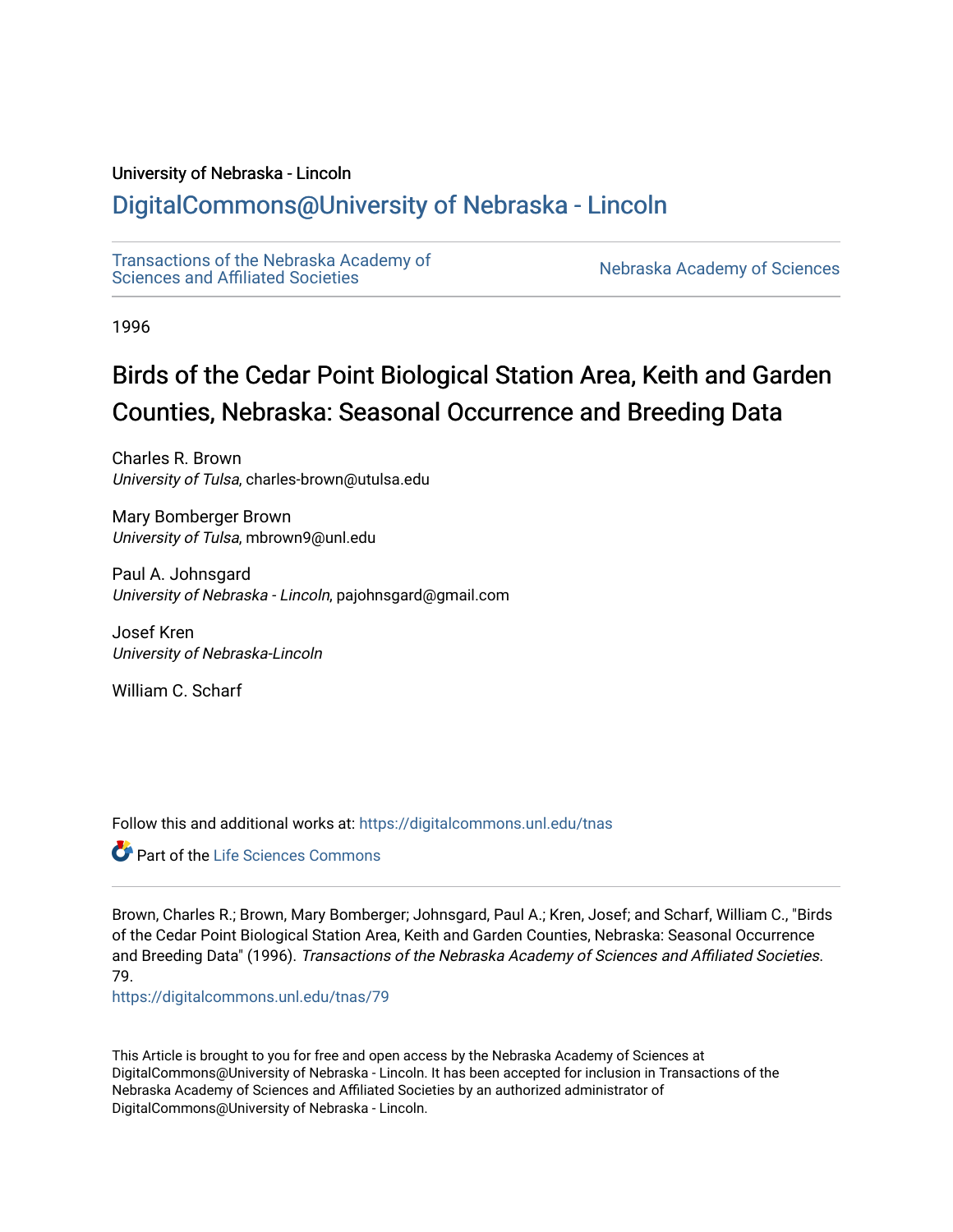## BIRDS OF THE CEDAR POINT BIOLOGICAL STATION AREA, KEITH AND GARDEN

## COUNTIES, NEBRASKA: SEASONAL OCCURRENCE AND BREEDING DATA

Charles R. Brown and Mary Bomberger Brown

Department of Biological Sciences University of Tulsa Tulsa, Oklahoma 74104-3189

Paul A. Johnsgard and Josef Kren

School of Biological Sciences University of Nebraska-Lincoln Lincoln, Nebraska 68588-0118

and

## William C. Scharf\*

526 W. 14th # 156 Traverse City, Michigan 49684

\*Order of authorship determined alphabetically.

#### *ABSTRACT*

The North Platte River valley (elev. ca 3300 ft/990 m) in Garden and Keith counties, Nebraska, has an avifauna of 305 species, the richest known north of Texas in the Great Plains. More than 25 years of observations, mist-netting, banding, and breeding-bird surveys by the authors and others have revealed 104 breeding, 17 probably breeding, and 184 transient, casual, and accidental species. Hybridization of eastern with western species is evidenced by intermediates between Rose-breasted and Black-headed grosbeaks, Indigo and Lazuli buntings, Eastern and Spotted towhees, Baltimore and Bullock's orioles, and yellow- and red-shafted morphs of Northern Flicker; Eastern and Western wood-pewees potentially hybridize because both breed in the area.

t t t

The following annotated list of 305 species is based on the collective observations of the ornithologists listed above as well as those of many other observers. The area around Cedar Point Biological Station (CPBs), Keith County, Nebraska (Fig. 1), is one of the richest ornithological attractions in the Great Plains with a species list that is unmatched by any area north of Texas. This remarkable assemblage of birds is due in part to the great habitat diversity in the vicinity of CPBS and particularly the presence of Lake McConaughy, the largest lake in Nebraska, with over one hundred miles of shoreline and associated wetlands. Below Kingsley Dam the shallow waters of Lakes Ogallala and Keystone and the original riparian forest of the North Platte River are especially valuable habitats for both waterbirds and arboreal species. Breeding-bird surveys done in many of those habitats by ornithology students and other researchers have been supplemented by extensive mistnetting since 1992 at and near the field station. Mistnetting has revealed a number of eastern species to occur in the area in much greater numbers and frequency than previously thought.

The area around CPBS is near the middle of the eastwest faunal transition zone in the Great Plains. A number of closely related and hybridizing species-pairs (buntings, grosbeaks, towhees, orioles) are represented. The following list is limited mostly to the North Platte River Valley from Oshkosh east to the vicinity of Keystone and Ogallala. Our major emphasis is on summer avifauna; the report by Rosche (1994) provides a complete documentation of non-summer records. We have also included Ogallala within the limits of our coverage, which otherwise corresponds to that of Rosche.

Cedar Point Biological Station was established in 1975 at a site approximately one mile below Kingsley Dam. Summer ornithology classes have been offered since 1977, when the course was taught by Stephen Fretwell. Many ornithologists have since kept records



Figure 1. Outline map of Nebraska showing location of Garden and Keith counties.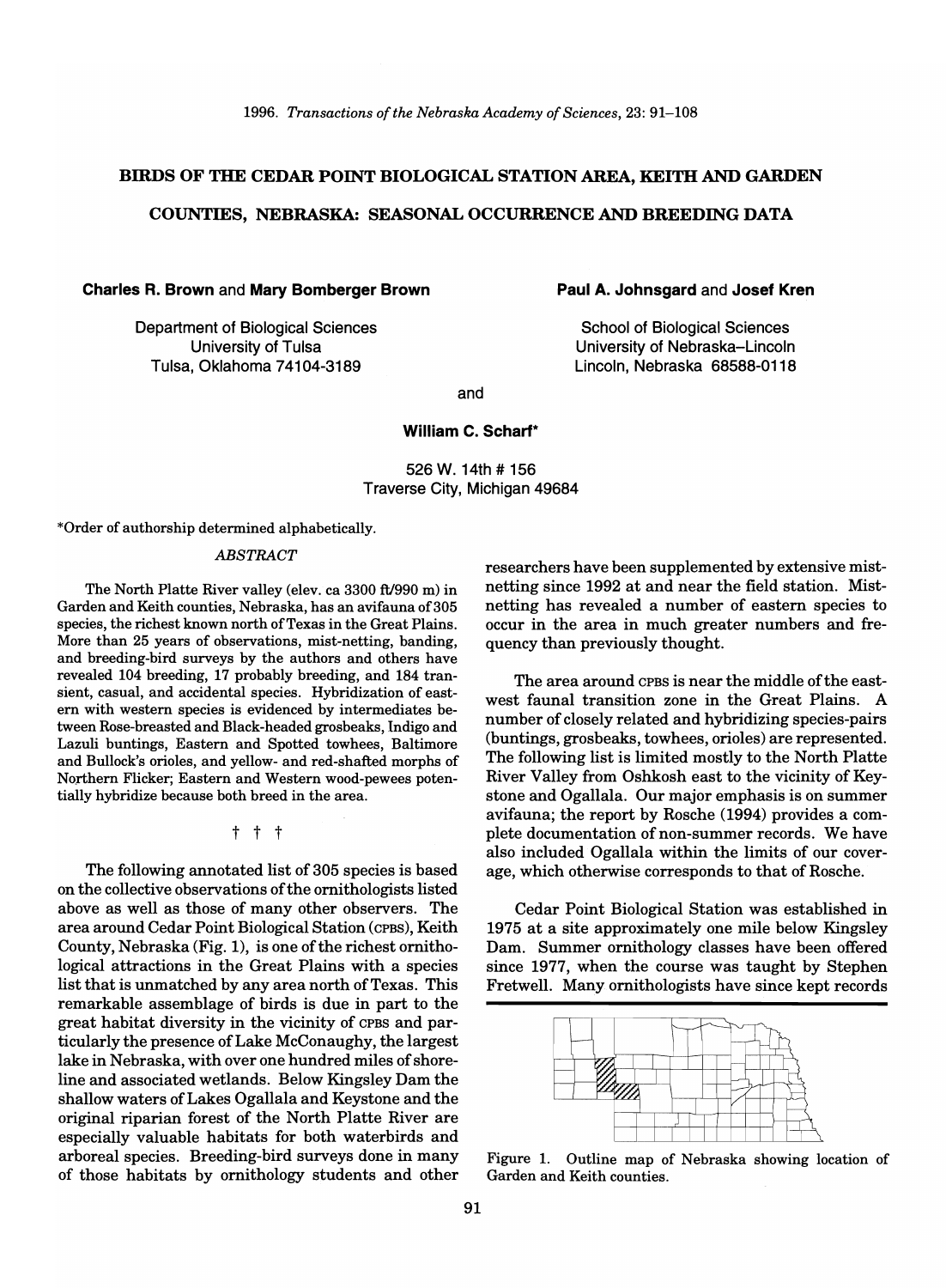of the birds of the area. Charles and Mary Brown have worked at CPBS since 1982 and collected many observations incidental to their primary research on Cliff Swallows. Paul Johnsgard taught ornithology at CPBS on a nearly annual basis from 1978 to 1996. Josef Kren was a teaching assistant for the ornithology class in 1992 and 1993 and did research on Red-winged Blackbirds and Brown-headed Cowbirds through 1996. William Scharf was Associate Director of CPBS from 1991 to 1994, and with Josef Kren initiated a banding program in 1992 that continued through 1996. This joint program has resulted in the capture and recapture of more than 11,000 birds of 84 species. Unless specified, birds reported to be banded in this paper were done so in 1992-1996. In addition, some information was contributed by C. Fred Zeillemaker from late 1977 to early 1982, when he was manager at Crescent Lake National Wildlife Refuge. Beginning in 1970, Richard Rosche accumulated a large amount of data from throughout the year, which form a significant basis for the seasonal information in this paper. Rosche (1994) has since privately published an extensive account of birds of this area. Rosche and Johnsgard (1984) and Johnsgard (1990a) also published a preliminary bird list.

## ACKNOWLEDGMENTS

We thank the directors of the Cedar Point Biological Station and the School of Biological Sciences, University of Nebraska-Lincoln for access to the facilities of Cedar Point. Financial support was provided by the National Science Foundation, the Erna and Victor Hasselblad Foundation, the National Geographic Society, the American Philosophical Society, Yale and Princeton universities, the Cedar Point Biological Station, the Chapman Fund of the American Museum of Natural History, the National Academy of Sciences, Sigma Xi, Alpha Chi, the University of Tulsa, the Nebraska Behavioral Biology Group, and the Central Nebraska Public Power and Irrigation District. We appreciate access to land owned by the Myrna and Burdette Gainsforth family, the Nebraska Public Power District and the Central Nebraska Public Power and Irrigation District. Many people associated with CPBS have provided field assistance and unpublished records.

## LIST OF SPECIES

## **GAVIIDAE**

Pacific Loon (Gavia pacifica). Accidental. One record on 14 Jun 1995, when 2 individuals (one in breeding plumage) were seen at Lake McConaughy (Silcock 1995). A second sight record was considered by Rosche (1994) to be hypothetical. This species may occur more often than these records indicate, but its similarity with the Common Loon makes identification in the field difficult.

Common Loon *(Gavia immer).* Primarily a spring and

autumn transient, 12 Apr-l0 Jul and 15 Oct-l Jan (Rosche 1994). There are many summer records of nonbreeding individuals, including immature plumaged birds from Jun-Aug. No nesting is known for the area.

#### **PODICIPEDIDAE**

- Pied-billed Grebe *(Podilymbus podiceps).* Primarily a spring and autumn transient and winter visitant, 10 Sep-6 May (Rosche 1994). Reported as a common breeder on Keystone Lake in 1977 (Fretwell), but it has been rare since water levels were altered in 1982 to increase the hydrocapability of the Kingsley power plant. Adults with 3 just-hatched chicks were seen at Keystone Lake on 17 Ju11992. Rosche (1994) considers this species a permanent resident but rare in winter.
- Horned Grebe *(Podiceps auritus).* Spring and autumn transient, 28 Feb-14 May and 15 Oct-19 Dec (Rosche 1994).
- Eared Grebe *(Podiceps nigricollis).* Spring and autumn transient, 19 Mar-14 Jun and 15 Sep-16 Oct (Rosche 1994). Reported as a rare breeder on Keystone Lake in 1977 (Fretwell pers. comm.), but nesting should be considered hypothetical as there are no recent records.
- Western Grebe *CAechmophorus occidentalis).* Primarily a spring and autumn transient, 5 Apr-ll Jan (Rosche 1994). Rosche observed broods on Keystone Lake in late Ju11993. Breeding by 20 to 25 adults was also reported from the west end of Lake McConaughy in 1995 (Silcock and Rosche 1995). Large numbers of apparent nonbreeders are often seen on Lake McConaughy during summer; for example, over 700 were counted on 1 Jul 1996. Flocks up to several thousand sometimes migrate through the area in spring and fall.
- Clark's Grebe *CAechmophorus clarkii).* Apparently a casual spring and fall transient and occasional breeder, 29 May-20 Sep (Rosche 1994). One specimen record, an adult, was found dead on Keystone Lake during Jun 1986 (Labedz 1987). Rosche (1994) observed a brood attended by adults at the west end of Lake McConaughy in late Jul 1993.

#### PELICANIDAE

- American White Pelican *(Pelecanus occidentalis).* Spring and autumn transient and a nonbreeding summer visitant, 16 Mar-24 Nov (Rosche 1994). Hundreds of individuals can be observed at the west end of Lake McConaughy during summer, and smaller numbers reside on Keystone Lake and the adjacent North Platte River.
- Double-crested Cormorant *(Phalacrocorax auritus).* Spring and autumn transient and a nonbreeding summer visitant, 28 Mar-24 Nov. Formerly nested on Lake McConaughy during the period of its filling in the early 1940s (Collister 1948). Summering nonbreeders are common now on Lakes McConaughy and Keystone. Large numbers of juveniles and adults may be seen in Jul at the west end of Lake McConaughy.

#### **ARDEIDAE**

American Bittern *(Botaurus Ientiginosus).* A spring and , autumn transient and summer resident, 16 May-8 Oct (Rosche 1994). An egg belonging to this species was found at Ackley Valley Marsh in Jun 1994. The nest was not located.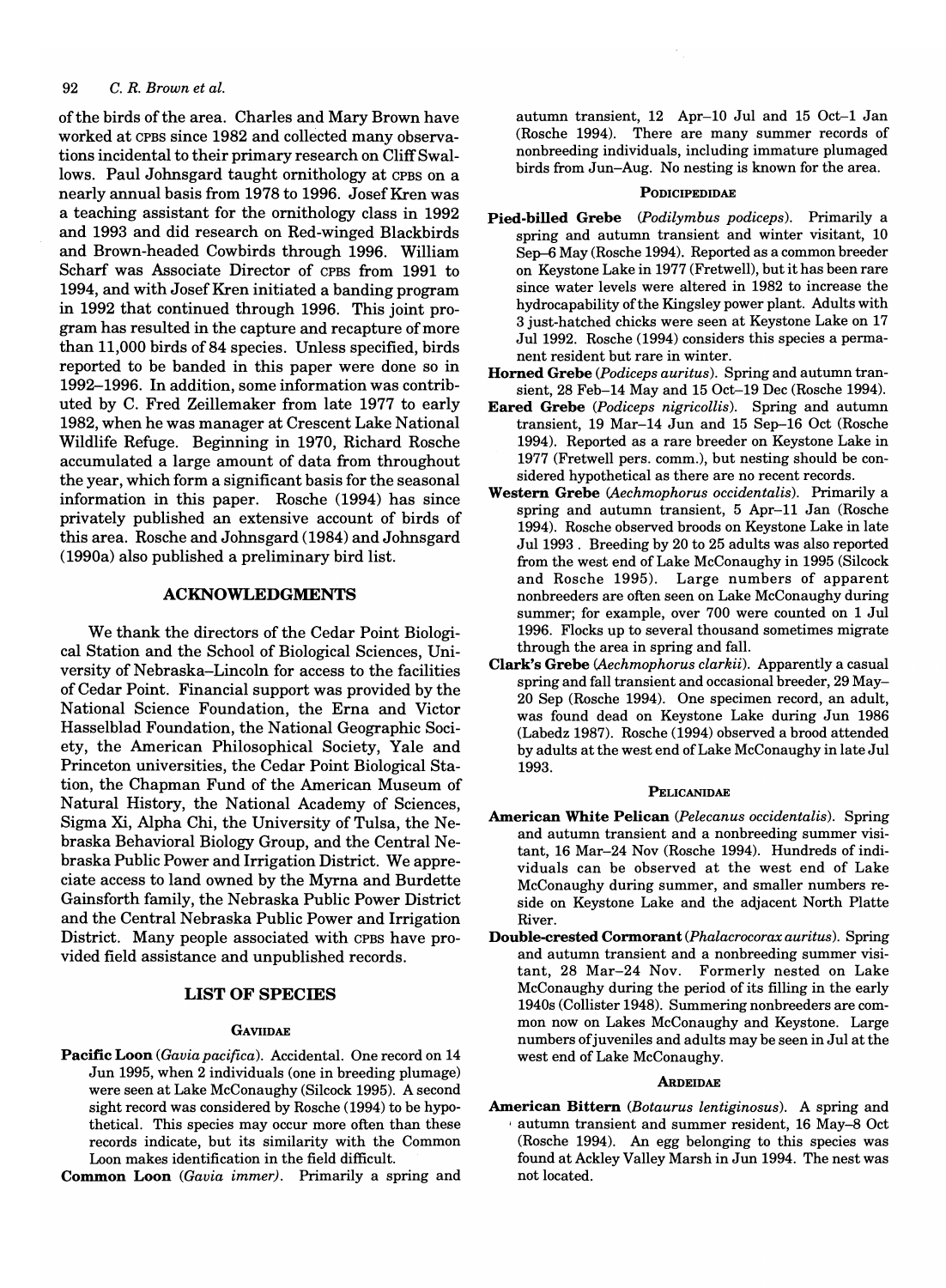- Least Bittern *(lxobrychus exilis).* A rare spring and autumn transient and summer resident. There are only 4 records, 19-26 May and 14-30 Aug at Ash Hollow, Keystone Lake and near Oshkosh (Rosche 1994). A secretive species, it is probably more common than these few records suggest.
- Great Blue Heron *(Ardea herodias).* Permanent resident, nesting locally. Several colonies have been found, primarily in the Keystone area, some up to 29 nests in size. One colony of about 25 nests was destroyed by Great Horned Owls in early Jun 1995. Present every winter but most individuals tend to leave during severe weather.
- Great Egret *(Ardea alba).* A spring and autumn transient, 18 Apr-30 May and 24 Jul-31 Oct (Rosche 1994).
- Snowy Egret *(Egretta thula).* A rare spring and autumn transient, 21 Apr-31 May, and 25 Jul-1 Sep (Rosche 1994).
- Cattle Egret *(Bubulcus ibis).* Irregular breeder and transient, recorded 30 Apr-20 Oct (Rosche 1994). Wandering flocks of up to 24 birds have been seen in late spring. In 1994, 5 nests and 11 adults were present at the west end of Lake McConaughy (Dinsmore and Silcock 1995a). A colony of3 nests was reported from the west end of Lake McConaughy in 1995 (Silcock and Rosche 1995).
- Green Heron *(Butorides striatus).* Primarily a spring transient and a late summer visitant, 6 May-13 Sep (F. Zeillemaker pers. comm.). Probably breeds locally, judging from the numerous observations in Jun and Jul.
- Little Blue Heron *(Egretta caerulea).* Rare spring and autumn visitant with records 5 May (Otter Creek) and 13 May (Lake Ogallala) and 9 Aug-5 Sep (Clear Creek) (Rosche 1994)
- Black-crowned Night Heron *(Nycticorax nycticorax).*  Spring and autumn transient and former breeder, 12 Apr-21 Oct (Rosche 1994). Nested on Keystone Lake in 1977 (Fretwell, pers. comm.).

#### THRESKIORNITHIDAE

White-faced Ibis *(Plegadis chihi).* Spring and autumn transient, 19 Apr-28 Sep (Rosche 1994). Rosche reports an increase in sightings from 1986 through 1991. Occurred at Ackley Valley Marsh and Keystone Lake in May and Jun 1994-1996. The largest flock seen was 17 birds at Ackley Valley Marsh on 31 May 1995.

#### ANATIDAE

- Trumpeter Swan *(Cygnus buccinator).* Rare spring and autumn visitant, 8 Dec-3 Apr (Rosche 1994). The nearest known nesting occurs in marshes of Arthur and McPherson counties.
- Greater White-fronted Goose *(Anser albifrons).* Rare spring and autumn transient, 8 Oct-13 Mar (Rosche 1994).
- Snow Goose *(Chen caerulescens).* Spring transient, 17 Feb-12 May (Rosche 1994). Three winter records from the Clear Creek marshes and near Oshkosh in early Jan. Major western shift in spring migration routes has occurred recently, and migrating populations are likely to increase in this area. The blue morph represents less than one percent of the birds seen in the North Platte valley (Rosche 1994).
- Ross' Goose *(Chen rossii).* Irregular spring and autumn transient with 4 records, 21 Mar-23 Apr and 6 Dec-6 Jan (Rosche 1994). This species is increasing in the Great

Plains and is likely to be found in many large flocks of Snow Geese. Hybridization with Snow Geese also occurs.

- Brant *(Branta bernicla).* Rare autumn transient with five records of mostly unspecified dates from Nov and Dec (Rosche 1994).
- Canada Goose *(Branta canadensis).* Permanent resident. Breeding is now widespread on Keystone Lake and many other wetlands of the region.
- Wood Duck *(Aix sponsa).* Local summer resident, 15 MarlO Nov (Rosche 1994). Nests commonly along North Platte River, especially east of Keystone diversion dam. Often seen on open water along Sutherland Canal and in small tree-lined ditches.
- Green-winged Teal *(Anas crecca).* Primarily a spring and autumn transient and winter visitant, 20 Aug-6 Jun (Rosche 1994).
- Mallard *(Anas platyrhynchos).* Permanent resident, nesting commonly throughout the area. Thousands winter in the marshes at the western end of Lake McConaughy (Rosche 1994).
- Northern Pintail *(Anas acuta).* Primarily a spring and autumn transient and winter visitant, 20 Aug-14 Jun (Rosche 1994).
- Blue-winged Teal *(Anas discors).* Spring and autumn transient and local summer resident, 15 Mar-25 Oct (Rosche 1994). Breeding has been seen yearly near Oshkosh by Rosche (1994).
- Cinnamon Teal *(Anas cyanoptera).* Spring transient, 19 Mar-23 Jun. Possibly an autumn transient but there are no definite records, probably because of confusion with the preceding species. Pairs have seen at CPBS in late May, but breeding was not observed.
- Northern Shoveler *(Anas clypeata).* Spring and autumn transient, 27 Feb-20 Jun and 24 Jul-19 Dec (Rosche 1994).
- Gadwall *(Anas strepera).* Primarily a spring and autumn transient and winter visitant, 27 Jul-3 Jun. It was reported during summer 1977 at Keystone Lake (Fretwell), but there is no evidence of breeding.
- American Wigeon *(Anas americana).* Spring and autumn transient and winter visitant, 28 Jul-15 Jun (Rosche 1994).
- Canvasback *(Aythya valisineria).* Primarily a spring and autumn transient, occasionally wintering and summering (as nonbreeders). There are records for all months except Jul.
- Redhead *(Aythya americana).* Permanent resident but primarily a spring and autumn transient. Rosche (1994) regards this species as the most abundant of the diving ducks, with up to 20,000 seen at the western end of Lake McConaughy.
- Ring-necked Duck *(Aythya collaris).* Spring and autumn transient and winter visitant, 3 Oct-31 May (Rosche 1994).
- Greater Scaup *(Aythya marila).* Winter visitant at Keystone Lake and along the Sutherland Canal, 19 Nov-24 Mar (Rosche 1994).
- Lesser Scaup *(Aythya affinis).* Primarily a spring and autumn transient and winter visitant, 13 Sep-20 Jun (Rosche 1994). Single males have been observed during the summer at Keystone Lake.
- Oldsquaw *(Clangula hyemalis).* Spring and autumn transient and winter visitant, 11 Nov-25 Apr (Rosche 1994).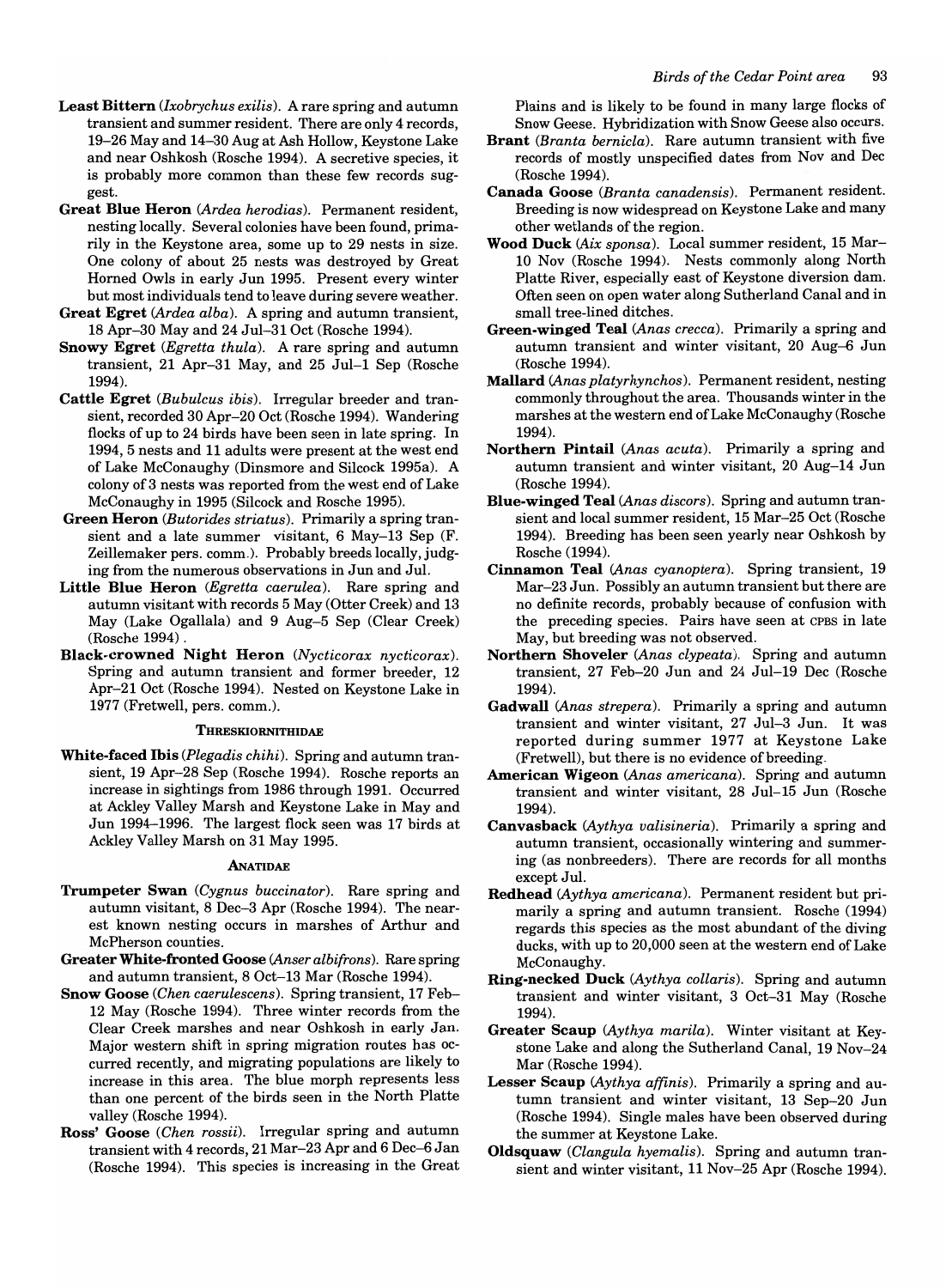Most records were at or near the Kingsley Dam spillway. Black Scoter *(Melanitta nigra).* Rare autumn transient

- with 3 records between 6 Nov and 16 Dec (Rosche 1994). White-winged Scoter *(Melanitta fusca).* Spring and autumn transient and winter visitant with seven records, 1 Nov-28 May (Rosche 1994). The most recent was 2 adult males and a female at Keystone Lake on 15-20 May 1993.
- Surf Scoter *(Melanitta perspicillata).* Spring and autumn transient and winter visitant with 8 records, 27 Apr-30 Apr and 8 Oct-18 Dec (Rosche 1994). The most recent was at Lake Ogallala on 30 Apr 1993 (Cortelyou 1993).
- Barrow's Goldeneye *(Bucephala islandica).* Spring and autumn transient and winter visitant with 7 records, 21 Dec-19 Apr (Rosche 1994).
- Common Goldeneye *(Bucephala clangula).* Spring and autumn transient and winter visitant, 31 Oct-3 Jun (Rosche 1994). There are also several summer records of nonbreeders on Keystone Lake and Lake McConaughy.
- Bufflehead *(Bucephala albeola).* Spring and autumn transient and winter visitant, 8 Oct-25 May (Rosche 1994).
- Hooded Merganser *(Lophodytes cucullatus).* Spring and autumn transient and winter visitant, 24 Oct-21 May (Rosche 1994). There are a few summer records of nonbreeding females in Jun.
- Common Merganser *(Mergus merganser)*. Primarily a spring and autumn transient and winter visitant but recorded in all months. Summering birds are not known to nest. Rosche (1994) reports concentrations of up to 30,000 birds during Dec.
- Red-breasted Merganser *(Mergus serrator).* Spring and autumn transient and winter visitant, 6 Nov-28 May (Rosche 1994).
- Ruddy Duck *(Oxyura jamaicensis).* Spring and autumn transient and summer visitant, 16 Mar-28 Nov. Present on Lakes Ogallala and Keystone most summers, and Fretwell thought it bred on the latter during summer 1977. Reported to breed near Oshkosh in 1984 by Rosche (1994).

#### **CATHARTIDAE**

Turkey Vulture *(Cathartes aura).* Spring and autumn transient, and summer resident, 31 Mar-3 Oct. Breeds locally. A nest was found in a cliff crevice near CPBS in 1991 and a nest with two young was found on a bluff along the south shore of Lake McConaughy by Hoffman (1985). Another potential nest hole attended by adults was found in a cut bank along the Sutherland Canal south of Paxton in early Jun 1996.

#### **ACCIPITRIDAE**

- Mississippi Kite *(lctinia mississippiensis)* First reported on 27 Jul 1991 in Ogallala and has been seen in the same place there each summer since, probably nesting. 11 individuals were observed on 6 Aug 1994, and 2 nests with juveniles were also found (Dinsmore and Silcock 1995b). In 1995 at least 9 adults were present with an active nest (Silcock 1995).
- Osprey *(Pandion haliaetus).* Spring and autumn transient and summer visitant, 13 Apr-25 Oct (Rosche 1994). Seemingly suitable breeding habitat exists in the area, but no nesting has been found.
- Bald Eagle *(Haliaeetus leucocephalus).* Spring and autumn

transient and winter visitant, 9 Oct-17 May (Rosche 1994). Peak counts in Jan from the Lake Ogallala area approach 200 birds. Birds are best viewed from the Kingsley Dam area (Peyton and Knaggs 1995). Nesting attempts were made near Clear Creek in the late 1980s and early 1990s, but no successful breeding has been observed (Rosche 1994).

- Northern Harrier *(Circus cyaneus).* Permanent resident but primarily a spring and autumn transient. Nests were found in Ackley Valley Marsh during the summers of 1983, 1992, and 1994-96. 9 of these birds were banded.
- Sharp-shinned Hawk *(Accipiter striatus).* Spring and autumn transient and winter visitant, 10 Sep-ll May. 2 second-year males at CPBS were banded.
- Cooper's Hawk *(Accipiter cooperii).* Primarily a spring and autumn transient, 3 Sep-4 Jun. Occasional early-winter records, mostly prior to mid-Jan (Rosche 1994).
- Northern Goshawk *(Accipiter gentilis).* Rare winter visitant and spring transient, with five records 23 Dec-l0 May (Silcock 1995).
- Broad-winged Hawk *(Buteo platypterus).* Spring transient with five records 22 Apr-18 May, mostly from the CPBS and Keystone area.
- Swainson's Hawk *(Buteo swainsoni).* Spring and autumn transient and summer resident, 12 Apr-23 Sep. A nest near Keystone was active annually 1983-1991. Nesting was seen along a highway near Ogallala in 1990, 1991, and 1996. More common in the area than Red-tailed Hawk in summer, Swainson's occupies more open grassland habitats. Local population seems stable to date, but numbers are declining continent-wide.
- Red-tailed Hawk *(Buteojamaicensis).* Permanent resident. Breeds throughout. Rosche (1994) reports that winter population consists of more dark morphs, sometimes outnumbering lighter birds. Dark morphs feed predominantly in wet meadows and marshes. Breeders consist exclusively of light morphs.
- Ferruginous Hawk *(Buteo regalis).* Primarily a spring and autumn transient, 10 Mar-18 May and 2 Oct-12 Jan (Rosche 1994). One summer record on 27 Jul 1981 near CPBS. No nesting is known.
- Rough-legged Hawk *(Buteo lagopus).* Fall and spring transient and winter visitant, 9 Oct-18 Apr (Rosche 1994).
- Golden Eagle *(Aquila chrysaetos).* Currently probably only a winter visitant, 24 Sep-3 Jun (Rosche 1994). Nested at Ash Hollow in 1976, along the North Platte River west of Lewellen in 1982, at Swede Canyon in 1982, and near Clear Creek in 1979 and 1982 (Rosche 1994).

#### FALCONIDAE

- American Kestrel *(Falco sparuerius).* Permanent resident. Breeds throughout. Nest sites include cavities in dead trees and crevices in cliffs.
- Merlin *(Falco columbarius).* A spring and autumn transient and winter visitant, 23 Oct-11 Mar. One bird was observed in early Aug 1993 at CPBS.
- Peregrine Falcon *(Falco peregrinus).* Spring and fall transient 24 Sep-28 Nov and 25 Apr-19 May. Most likely to be seen near lakes and rivers, while the Prairie Falcon is more likely in canyons and drier areas.
- Prairie Falcon *(Falco mexicanus).* Permanent resident but primarily a spring and autumn transient and winter visitant. There are several summer records from through-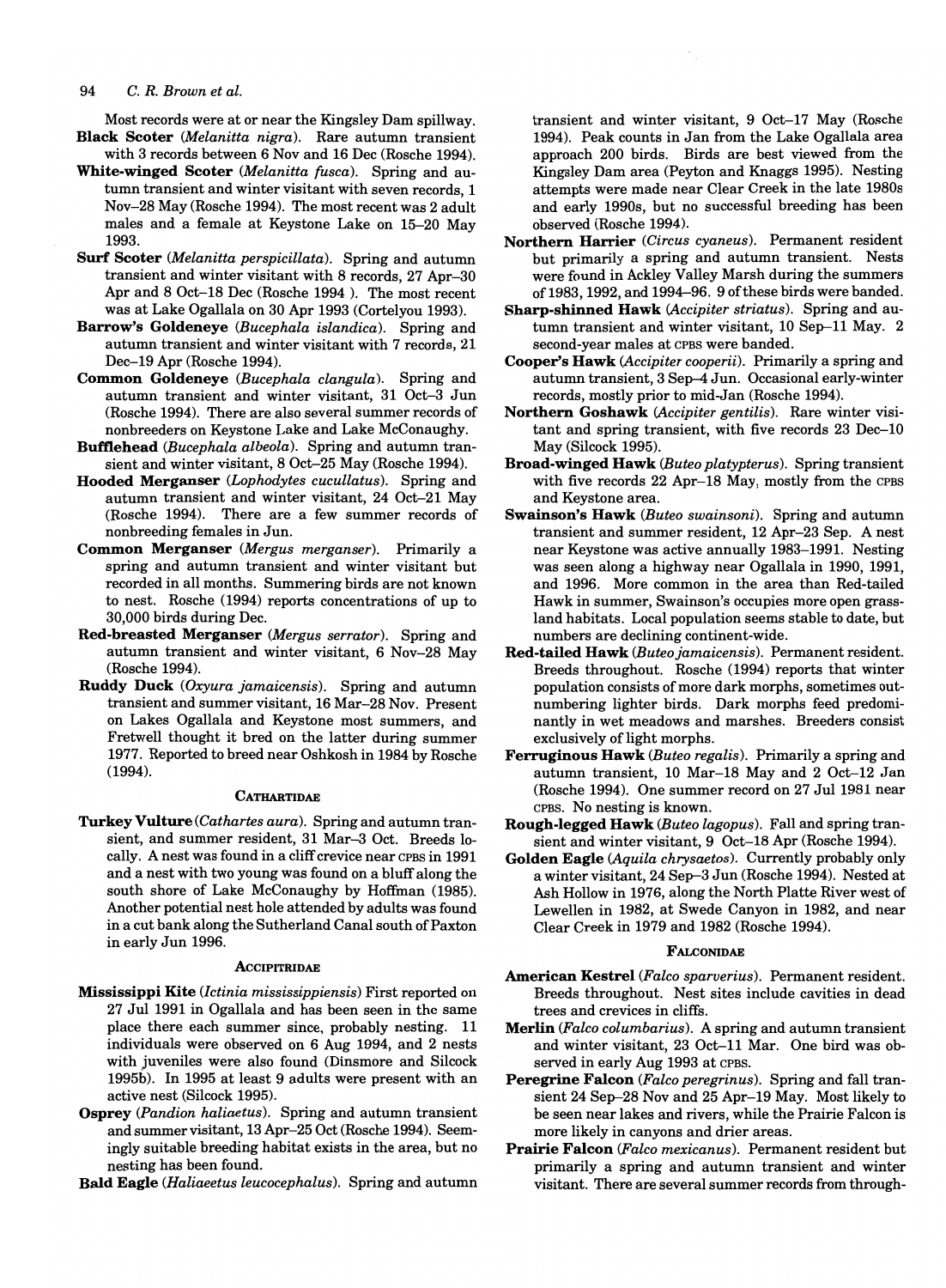out the area, but breeding is not known.

Gyrfalcon *(Falco rusticolus).* Accidental. One record on 3 Jan 1978, at Clear Creek (Rosche 1994). Supposedly occurs regularly in winter north of the study area in the Sandhills.

#### PHASIANIDAE

- Ring-necked Pheasant *(Phasianus colchicus).* Introduced permanent resident. Breeds throughout.
- Greater Prairie-chicken *(Tympanuchus cupido).* Permanent resident. Previously rather widespread all along the north shore of Lake McConaughy, but declining in recent years coincident with local introductions of Ringnecked Pheasants. At least 2 display grounds have been present near the north end of Kingsley Dam for many years.
- Sharp-tailed Grouse *(Tympanuchus phasianellus).* Permanent resident, nesting in grassland habitats. More common in the Sandhills just north of the study area.
- Wild Turkey *(Meleagris gallopavo).* Reintroduced permanent resident. Broods were first observed in 1977 at CPBS and birds were initially seen the same year at Ash Hollow. The species has increased since that time throughout the Platte River valley, and nesting is common at CPBS. Population may fluctuate yearly.
- Northern Bobwhite *(Colinus virginianus).* Permanent resident. Breeds locally. Numbers vary from year to year.

#### **RALLIDAE**

- King Rail *(Rallus elegans).* Spring and autumn transient and summer resident with five records, 23 Apr-17 Dec, all in the Clear Creek and Lewellen marshes (Rosche 1994).
- Virginia Rail *(Rallus limicola).* Spring and autumn transient and summer resident, 17 Apr-22 Dec (Rosche 1994, Silcock 1995). Until 1982 territorial calling was frequent at Keystone Lake, but birds vanished when water levels were altered. Up to 8 nests were recorded at Ackley Valley Marsh in 1994 and 1995 and at a small marsh near the Highways 61-92 junction in 1995. 2 winter records in Jan 1984 and Feb 1992 near Lewellen (Rosche 1994). 6 birds were banded near CPBS and at the Ackley Valley Marsh.
- Sora *(Porzana porzana).* Spring and autumn transient and summer resident, 23 Apr-22 Nov. Until 1982 territorial calling was frequent at Keystone Lake, but birds vanished when water levels were altered. Nested in 1994-95 at Ackley Valley Marsh and at the marsh near Highways 61-92 junction.
- American Coot *(Fulica americana).* Permanent resident, but primarily a spring and fall transient and winter visitant. At times abundant on Keystone Lake, mainly in fall and early winter, with concentrations up to 5,000 birds. Observed nestings have only been near Oshkosh in 1984 (Rosche 1994) and at the small marsh near the Highways 61-92 junction in 1995. A nest with an incubating adult was seen at Ackley Valley Marsh at the end of May, 1994.

#### **GRUIDAE**

Sandhill Crane *(Grus canadensis).* Spring and autumn transient, 16 Feb (F. Zeillemaker pers. comm.)-17 May and 12 Oct-21 Dec (Rosche 1994). Spring stragglers have been seen as late as early Jun along the north side of Keystone Lake. Clear Creek marshes have become a major spring staging area with up to 14,000 birds in 1990 (Rosche 1994). The North and South Platte Rivers in the study area are currently not used for roosting by spring migrants.

Whooping Crane *(Grus americana).* Rare spring and autumn transient with 2 spring records on 9 Apr and 24 May, and 3 fall records, 13 Oct-14 Nov (Rosche 1994). Most sightings are from the west end of Lake McConaughy.

#### **CHARADRIIDAE**

- Mountain Plover *(Charadrius montanus).* Accidental. One record on 21 Apr 1989, at Clear Creek (Rosche 1994).
- Black-bellied Plover *(Pluvialis squatarola).* Spring and autumn transient, 8 May-14 Jun and 28 Jul-7 Nov (Rosche 1994). Frequently uses exposed sandbars in Keystone Lake, and its occurrence there depends on water levels.
- American Golden-plover *(Pluvialis dominica).* Accidental. One record on 22 Apr 1989 at Keystone Lake (Rosche 1994).
- Snowy Plover *(Charadrius alexandrius).* Rare summer visitant, with 3 records, 1 Jun-7 Aug (Rosche 1994), all on sandy beaches of Lake McConaughy.
- Semipalmated Plover *(Charadrius semipalmatus).* Spring and autumn transient, 14 Apr-20 May and 30 Jul-12 Oct (Rosche 1994).
- Piping Plover *(Charadrius melodus).* Spring and autumn transient and summer resident, 15 Apr-19 Aug, primarily along the shores of Lake McConaughy. Several pairs have nested annually at Arthur Bay and Martin Bay, but often without success because of human traffic on beaches. As many as 63 birds have been found along the southern shore of Lake McConaughy (Sidle et al. 1991) where nesting success is usually greater with less human disturbance. A hailstorm destroyed over 20 eggs and killed 3 adults at Martin Bay in 1996. Efforts to protect breeding areas from human interference have led to higher nesting success in recent years.
- Killdeer *(Charadrius vociferus).* Permanent resident, but primarily a spring and fall transient and winter visitant. Breeds throughout.
- American Avocet *(Recurvirostra americana).* Spring and autumn transient, 12 Apr-22 Jun and 27 Jul-25 Oct.
- Black-necked Stilt *(Himantopus mexicanus).* Accidental. One record on 17 May 1986, at Clear Creek (Rosche 1994). Increasingly common as a breeder in the western Sandhills north of the study area.

#### **SCOLOPACIDAE**

- Greater Yellowlegs *(Tringa melanoleuca).* Spring and autumn transient, 24 Mar-17 May and 4 Jul-l0 Nov. One winter record on 17 Dec 1993 near Keystone (Rosche 1994). More common in spring than fall.
- Lesser Yellowlegs (Tringa flavipes). Spring and autumn transient,  $12$  Apr (F. Zeillemaker pers. comm.)-4 Jun and 4 Jul-21 Oct. Unlike previous species, more common in fall than in spring (Rosche 1994). Up to 400 reported from the west end of Lake McConaughy by Rosche.
- Solitary Sandpiper *(Tringa solitaria).* Spring and autumn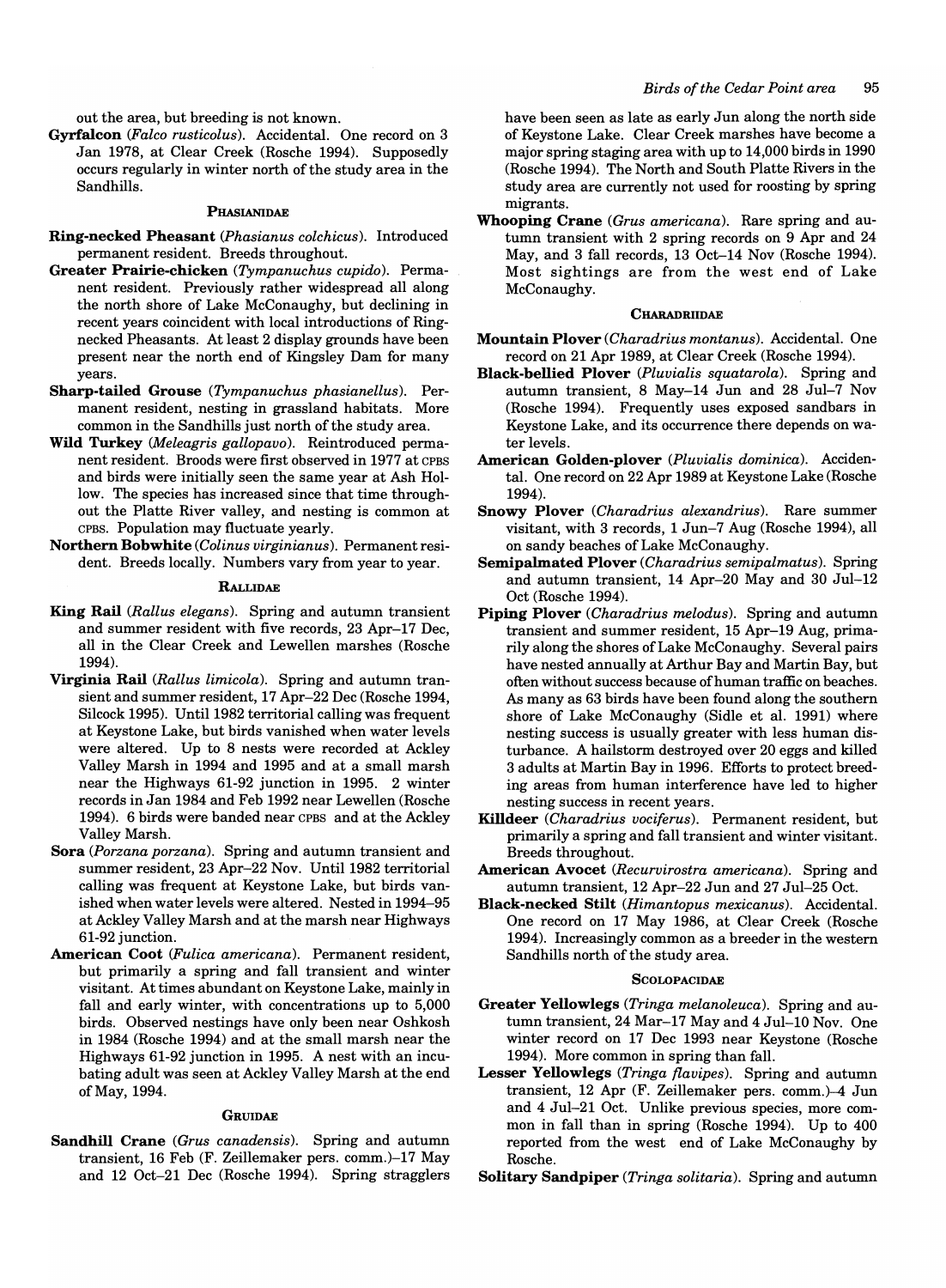transient, 25 Apr (F. Zeillemaker pers. comm.)-20 May and 24 Jul-16 Sep.

- Willet *(Catoptrophorus semipalmatus).* Spring and autumn transient, 17 Apr-20 Jun and 4 Jul-25 Aug.
- Spotted Sandpiper *(Actitis macularia).* Spring and autumn transient and local summer resident, 22 Apr-3 Oct (Rosche 1994). Presumably breeds in the study area, but no nests have been found. 12 birds were banded in a small marsh along the north side of Keystone Lake between 20 Jul and 5 Aug 1994, 8 of which were juveniles fledged that season.
- Upland Sandpiper *(Bartramia longicauda).* Spring and autumn transient and summer resident, 22 Apr-26 Aug (Rosche 1994). Nests with eggs and chicks were found north of Keystone in wet hay meadows in 1995, but nests were destroyed by mowing (Melissa Hayes pers. comm.). Populations along the southern edge of the Sandhills in wet meadows are quite large but decline in drier regions of the Sandhills.
- Whimbrel *(Numenius phaeopus)*. Rare spring transient. There are 2 records, 11 May 1985 at Lake McConaughy, and 17 May 1986 at Clear Creek (Rosche 1994).
- Long-billed Curlew *(Numenius americanus).* Spring and autumn transient and local summer resident, 28 Mar-2 Sep (Rosche 1994). Nesting occurs in relatively dry grassland. Eggs have hatched in late Mayor early Jun. Premigratory flocking begins in late Jun. Territorial pairs regularly occur in meadows just north of Keystone Lake.
- Hudsonian Godwit *(Limosa haemastica).* Rare spring transient with 3 records, 24 Apr-14 May (Rosche 1994) at Clear Creek and near Kingsley Dam. Most migration occurs to the east of the study area.
- Marbled Godwit *(Limosa fedoa).* Spring and autumn transient and summer visitant, 18 Apr-3 Oct. Its occurrence depends often on the availability of sandbars in Keystone Lake. Up to 48 birds have been seen along the shores of Lake McConaughy (Rosche 1994).
- Ruddy Turnstone *(Arenaria interpres).* Rare spring transient, with records 11-19 May, usually seen at Clear Creek and Keystone Lake (Rosche 1994).
- Red Knot *(Calidris canutus).* Rare spring and autumn transient. 2 records. 3 birds were at the west end of Lake McConaughy on 25 and 27 Aug 1989, and 3 birds were at Martin Bay on 23 May 1993.
- Sanderling *(Calidris alba).* Spring and autumn transient, 6 May-3 Jun and 27 Jul-7 Nov (Rosche 1994). Rosche regards this species as the most common shorebird on the sandy beaches of Lake McConaughy.
- Semipalmated Sandpiper *(Calidris pusilla).* Spring and autumn transient, 18 Apr-30 May and 3 Aug-1 Nov (Rosche 1994). Maximum spring count by Rosche was 65, and fall maximum count was 35.
- Western Sandpiper *(Calidris mauri).* Primarily an autumn transient, 27 Jul-11 Sep. Spring dates are 22-23 Apr (Rosche 1994). Maximum spring count by Rosche was about 50, and fall maximum count was 60.
- Least Sandpiper *(Calidris minutilla).* Spring and autumn transient, 14 Apr-19 May and 4 Jul-6 Nov (Rosche 1994). Maximum spring count by Rosche was 175, and fall maximum count was 250.
- White-rumped Sandpiper *(Calidris fuscicola).* Spring transient, 6 May-14 Jun (Rosche 1994). No records for au-

tumn. Maximum count by Rosche was 55.

- Baird's Sandpiper *(Calidris bairdii).* Spring and autumn transient, 24 Mar-4 Jun and 4 Jul-6 Nov (Rosche 1994). Maximum spring count by Rosche was 75 and maximum fall count was 4,000-5,000 in late Jul at the west end of Lake McConaughy. This is apparently the most common peep species in the area, although inhabiting drier habitats than the others.
- Pectoral Sandpiper *(Calidris melanotos).* Primarily an autumn transient, 25 Jul-15 Oct. There are a few spring records, 22 Apr-30 May (Rosche 1994).
- Dunlin *(Calidris alpina).* Rare spring transient, with 2 records from Clear Creek on 19 Apr 1987 and Keystone Lake on 18 May 1986 (Rosche 1994).
- Stilt Sandpiper *(Calidris himantopus).* Spring and autumn transient, 6 May-31 May and 15 Jul-8 Oct (Rosche 1994). Maximum spring count by Rosche was 220 and maximum fall count was 275. Concentrated primarily at Clear Creek and the west end of Lake McConaughy.
- Buff-breasted Sandpiper *(Tringites subruficollis).* Rare autumn transient with 3 fall records, 2 Aug-22 Sep (Rosche 1994). Most migration occurs in central Nebraska to the east of the study area.
- Short-billed Dowitcher *(Limnodromus griseus).* Rare autumn transient with 2 records on 27 Aug 1989 and 2 Sep 1993 (Rosche 1994). Species may be overlooked owing to its similarity with the Long-billed Dowitcher.
- Long-billed Dowitcher *(Limnodromus scolopaceus).* Spring and autumn transient, 22 Mar-25 May and 25 Jul-1 Nov (Rosche 1994). Maximum spring count by Rosche was 30, and maximum fall count was 125. Birds concentrated at the west end of Lake McConaughy and at Keystone Lake. May often be observed at the North Platte River bridge near Keystone.
- Common Snipe *(Gallinago gallinago).* Primarily a spring and autumn transient but a local summer resident and uncommon in winter. Birds winter mostly in Lewellen marshes and at Lake Ogallala (Rosche 1994). Probably breeds regularly in the Clear Creek marshes, but nests or young have not been observed.
- Wilson's Phalarope *(Phalaropus tricolor).* Spring and autumn transient, 20 Apr-4 Jun and 4 Jul-27 Aug (Rosche 1994). Maximum spring count by Rosche was about 400, and maximum fall count was 75. Closest known breeding is at Crescent Lake National Wildlife Refuge, north of Oshkosh, but may also nest on Sandhills lakes in Arthur County. Nesting habitat for birds in the nearby Sandhills was described by Bomberger (1984).
- Red-necked Phalarope *(Phalaropuslobatus).* A rare transient, with spring records on 17-18 May 1986 and a fall record on 11 Sep 1988 (Rosche 1994). Rosche believes this species to be more common in the area than these records indicate.

#### **LARIDAE**

- Iceland Gull *(Larus glaucoides).* Accidental. Several immature individuals were seen on Lake McConaughy and Lake Ogallala 11 Feb-5 Mar 1994 (Rosche 1994). An adult was observed at Lake McConaughy 27 Jan-5 Feb 1995 (Silcock 1995).
- Franklin's Gull *(Larus pipixcan).* Spring and autumn transient and summer visitant, 24 Mar-7 Nov (Rosche 1994). Small numbers of apparent nonbreeders summer on Key-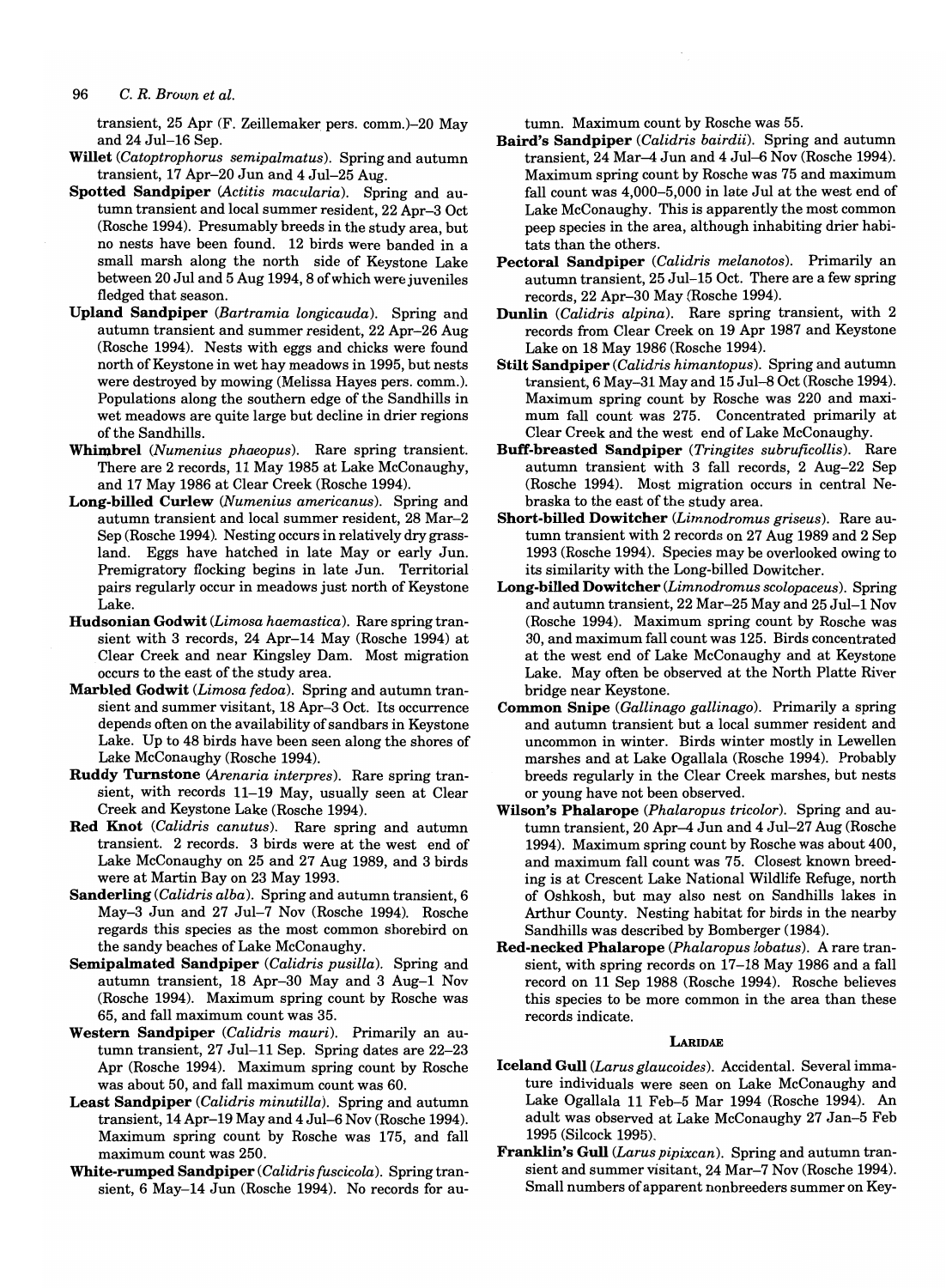stone Lake. A single bird in breeding plumage was below Kingsley Dam on 14-17 Dec 1993 (Silcock and Rosche 1994a). Maximum spring count by Rosche was 300 and maximum fall count was 6,000.

- Laughing Gull *(Larus atricilla).* Accidental. One record for the area, 30 Jun 1992, at Lake McConaughy (Dinsmore and Silcock 1995c). Another was observed just east of the area at Sutherland Reservoir on 22 Dec 1994 by Dinsmore and Silcock.
- Bonaparte's Gull *(Larus philadelphia).* Spring and autumn transient, 30 Mar-18 May and 15 Oct-19 Dec (Rosche 1994). A straggler was observed in early Jun 1996 at Keystone Lake. Maximum spring count by Rosche was 200, and fall count was about 675.
- Ring-billed Gull *(Larus delawarensis).* Permanent nonbreeding resident. Maximum fall count was 6,000- 8,000 on 1 Dec 1974 (Rosche 1994b), and 19,000 were present below Kingsley Dam in late Feb-mid Mar 1994 (Silcock and Rosche 1994b). Winter populations vary with severity of weather (Rosche 1994). Closest known nesting is in south-central Wyoming (Johnsgard 1979).
- Herring Gull *(Larus argentatus).* Spring and autumn transient and winter visitant, 25 Jul-14 Jun (Rosche 1994). Up to 500 have been seen by Rosche in Mar at the west end of Lake McConaughy, and 1,000 were present below Kingsley Dam on 21 Feb 1994 (Silcock and Rosche 1994a).
- Glaucous-winged Gull *(Larus glaucescens).* Accidental. One record on 12 and 15 Apr 1995 at Lake McConaughy (Roberson and Carratello 1996, Silcock 1995).
- Glaucous Gull *(Larus hyperboreus).* Irregular winter visitant and spring transient, 11 Jan-22 Apr at Lake McConaughy (Rosche 1994, Silcock 1995). A large invasion of this species occurred throughout Nebraska during winter 1993-94, with at least 6 and possibly up to 10 present below Kingsley Dam on 16-28 Feb 1994. Most were first- and second-winter birds, but at least one adult was observed (Silcock and Rosche 1994a).
- California Gull *(Larus californicus).* Largely permanent resident, now increasing each year during all seasons. , Found mostly on Lake McConaughy. Rosche (1994) documents its history from the first sightings in 1984 through 1993 and reported a maximum count of 72 in Dec 1993. Silcock (1995) reported 82 on 22 Apr 1995. No breeding is known for the area, although birds are regularly observed during summer.
- Thayer's Gull *(Larus thayeri).* Rare winter visitant and spring transient, 18 Dec-23 Apr at Lake McConaughy (Rosche 1994, Silcock 1995).
- Lesser Black-backed Gull *(Larus fuscus).* Accidental. One record of2 birds at Lake Ogallala and Lake McConaughy from 21 Feb-5 Mar 1994 (Rosche 1994, Silcock and Rosche 1994b).
- Great Black-backed Gull *(Larus marinus).* Accidental. One record, a first-year and a second-winter bird 21-26 Feb 1994 below Kingsley Dam (Silcock and Rosche 1994a). The only other Nebraska record is from Sutherland Reservoir just to the east of the study area.
- Black-legged Kittiwake *(Rissa tridactyla).* Accidental. One record, an adult male in breeding plumage was found dead on Keystone Lake in late May 1990 (Johnsgard 1990b).
- Common Tern *(Sterna hirundo).* Accidental. There are 2 records, 27 Jul 1991 and 16-18 May 1995 at Lake

McConaughy (Rosche 1994, Silcock 1995).

- Caspian Tern *(Sterna caspica).* Spring transient and summer visitant, 23 Apr-2 Aug, often at Keystone Lake and on the North Platte River below the Keystone diversion dam. Recently increasing in Jun and Jul on Keystone Lake, with maximum count of 12 on 24 Jun 1996.
- Forster's Tern *(Sterna forsteri).* Spring and autumn transient and summer visitant, 17 Apr-3 Oct (Rosche 1994). No nesting by summer birds is known; closest breeding colonies are at Crescent Lake National Wildlife Refuge and the Sandhills marshes of Arthur County.
- Least Tern *(Sterna antillarum).* Summer resident and spring and autumn transient, 20 May-15 Aug (Rosche 1994). Nesting colonies have been observed on the South Platte River near Roscoe, from Martin Bay to Arthur Bay, and at Lakeview on the south shore of Lake McConaughy. Local nesting status was summarized by Sidle et al. (1991). Nesting probably occurs almost annually on other sandy shorelines of bays and islands at Lake McConaughy.
- Black Tern *(Chlidonias niger).* Spring and autumn transient and summer visitant, 20 Apr-21 Jun and 17 Jul-27 Sep (Rosche 1994). Jun sightings may represent stragglers, as no nesting has been reported for the area. Numbers have probably declined in recent years, coincident with altered water levels of Keystone Lake where migrants often forage.

#### **COLUMBIDAE**

- Rock Dove *(Columba Livia).* Permanent resident, breeding around human habitations and occasionally on cliffledges.
- Mourning Dove *(Zenaida macroura).* Spring and autumn transient and summer resident, 24 Mar-1 Nov. Casual winter visitant, with 4 records, 25 Nov-15 Jan (Rosche 1994). Species commonly nests on the ground in the study area even when trees are available. 6 were banded at CPBS.

#### **CUCULIDAE**

- Black-billed Cuckoo *(Coccyzus erythropthalmus).* Spring and autumn transient and summer resident, 13 Jun-25 Aug (F. Zeillemaker pers. comm.). 5 were banded at CPBS. Local breeding was indicated by presence of brood patches on all birds caught. Cuckoos of either species may be found in most of the riparian forest of the area.
- Yellow-billed Cuckoo *(Coccyzus americanus).* Spring and autumn transient and summer resident, 14 May-11 Sep (Rosche 1994). 7 were banded at CPBS. Local breeding was indicated by presence of brood patches on all birds caught. Population size seems to vary annually.

#### **TYTONIDAE**

Common Barn Owl *(Tyto alba).* Spring and autumn transient and widespread summer resident, 19 Mar-7 Sep (Rosche 1994). Nests occur in roadside cuts and exposed rock outcroppings having deep recesses. Birds have nested at CPBS since 1983. Some nests may be found in tall cliffs on the south shore of Lake McConaughy. Great Homed Owls commonly prey on this species in the study area. Food pellet analysis suggests that *Dipodomys ordii* is a primary food item locally.

#### **STRIGIDAE**

Eastern Screech Owl *(Otus asio).* Permanent resident,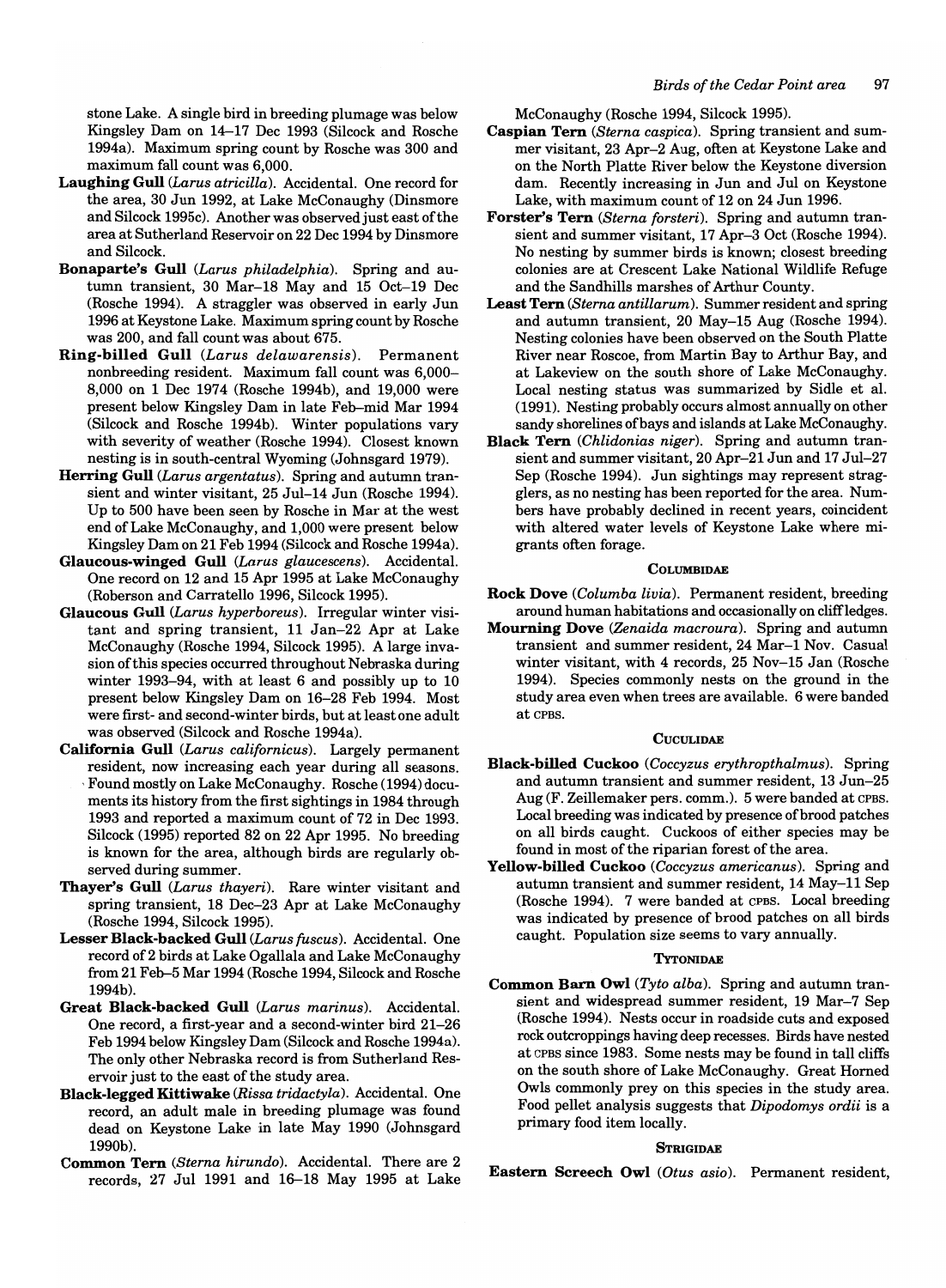apparently uncommon. Gray-morph birds are typical in the study area. 2 were banded at CPBS.

- Great Horned Owl *(Bubo virginianus).* Permanent resident. Breeds throughout. Nests have been found in canyons near CPBS and in old hawk and heron nests in the North Platte River floodplain nearly every year; newly fledged young have been observed from late Apr-late May. Often feeds on ducks and coots in fall and winter; recorded taking some small birds such as Cliff Swallows occasionally.
- Northern Saw-whet Owl *(Aegolius acadius).* Accidental. One record of a bird heard at Ash Hollow on 16-17 May 1986 (Rosche 1994).
- Burrowing Owl *(Athene cunicularia).* Spring and fall transient and summer resident, 21 Apr-9 Oct (Rosche 1994). Nests locally in the abandoned holes of various mammals. A nest near Keystone in 1987 was destroyed by badgers. Extermination of prairie dogs in many areas by ranchers has led to a decline in population size of this species. Some birds nest solitarily, and colonies range from 2 to 10 pairs in the vicinity of the study area. A colony of 6 pairs active in 1996 was located about four miles northeast of Kingsley Dam.
- Long-eared Owl *(Asio otus).* Rare and irregular throughout the year, probably limited to riparian forests. Rosche (1994) reports a record for 23 Feb 1980 at Cedar View Recreation Area, Lake McConaughy. Two fledglings that had recently left the nest were observed on 24 May 1994 at CPBS. No nesting has been seen since.

#### **CAPRIMULGIDAE**

- Common Nighthawk *(Chordeiles minor).* Spring and autumn transient and summer resident, 5 May-ll Sep (Rosche 1994). Nests with incubated eggs were found near Keystone in early Aug 1981 and near CPBS in Jul 1991. Apparent nesting habitat seems to overlap that of Common Poorwill in canyons near CPBS; study is needed of these 2 species' ecological requirements and potential competition.
- Common Poorwill *(Phalaenoptilus nuttallii).* Spring and autumn transient and summer resident, 12 Apr-mid Oct (Rosche 1994). Likely breeds in canyons near CPBS and in Ash Hollow area but no nests have been found. At least 3 calling birds were regularly heard in a single canyon near CPBS throughout the summer of 1995, but fewer birds were present in 1994 and 1996.
- Chimney Swift *(Chaetura pelagica).* Spring and autumn transient and local summer resident, 26 Apr-ll Sep (Rosche 1994). Usually seen in towns such as Ogallala and Oshkosh where nesting likely occurs. One bird was banded east of Keystone.

#### **TROCHILIDAE**

Ruby-throated Hummingbird *(Archilochus colubris).* Accidental. One adult male was mist-netted on 23 May 1996 at CPBS.

#### **ALCEDINIDAE**

Belted Kingfisher *(Ceryle alcyon).* Permanent resident, breeding along the North Platte River, Sutherland Canal, and the south shoreline of Keystone Lake near CPBS. 26 were banded mostly near CPBS.

#### **PICIDAE**

- Red-headed Woodpecker *(Melanerpes erythrocephalus).*  Spring and autumn transient and summer resident, 28 Apr-21 Oct (Rosche 1994). Extremely common in woodlands along North Platte River near Keystone and below Kingsley Dam, where nesting occurs. Population size varies somewhat annually. 14 were banded near CPBS, with one recaptured the year after banding.
- Red-bellied Woodpecker *(Melanerpes carolinus).* Rare autumn, winter, and spring visitant, 27 Sep-30 Apr (Rosche 1994). Rosche regards Lake McConaughy as a significant barrier to western movement of this species. One summer record, a bird heard during Jun 1989 at CPBS (B. Nickol pers. comm.). .
- Downy Woodpecker (Picoides pubescens). Permanent resident. Nests have been seen below Kingsley Dam and near CPBS in large deciduous trees. 40 birds were banded near CPBS, with one recaptured a year after banding and 2 recaptured 2 years after banding.
- Hairy Woodpecker (Picoides villosus). Uncommon permanent resident. Nests have been seen below Kingsley Dam. Confined to woods with larger trees than Downy in the study area. 9 birds were banded near CPBS, with one recaptured the year after banding. Relative ratio of Downies to Hairies observed in the field is about 5:1 in the study area.
- Northern Flicker *(Colaptes auratus).* Permanent resident. Nests have been seen in woods near Keystone and below Kingsley Dam. Occupies much more open habitats than other woodpeckers, often extending to the border of the Sandhills. Rosche (1994) reports that most breeding birds of the area are the yellow-shafted morph, but many migratory transients and winter residents are red-shafted. Hybridization among yellow-shafted and red-shafted morphs is common in the study area. Among birds banded, various intermediate phenotypes occurred, Including some matching the gilded phenotype of the southwestern U. S. Some individuals with a black moustache on one side and a red on the other have been found. Others have shown both colors within a moustache. Red moustaches have been seen on birds with yellow wing linings, and black moustaches on ones with pink wing linings (Short 1965).

#### TYRANNIDAE

- Olive-sided Flycatcher *(Contopus borealis).* Casual spring and fall transient, 14-26 May and 12 Aug-4 Sep (Rosche 1994). One was banded near CPBS.
- Eastern Wood-pewee *(Contopus uirens).* Spring and fall transient and summer resident, 28 May-12 Aug. 4 were banded near CPBS. Singing males were often heard below the Keystone diversion dam in 1993. Bird caught on 12 Aug was a juvenile, although it could have hatched outside the study area.
- Western Wood-pewee *(Contopus sordidulus).* Spring and fall transient and summer resident, 16 May-27 Aug. Adults feeding young have been seen at Clear Creek in mid and late Jul. Single birds were banded near CPBS on 16 and 30 May and 5 Jun, including one female with a brood patch, suggesting nesting in the area. The study area is the only known region of contact between the 2 species of pewees in the Platte Valley. Since hybridiza-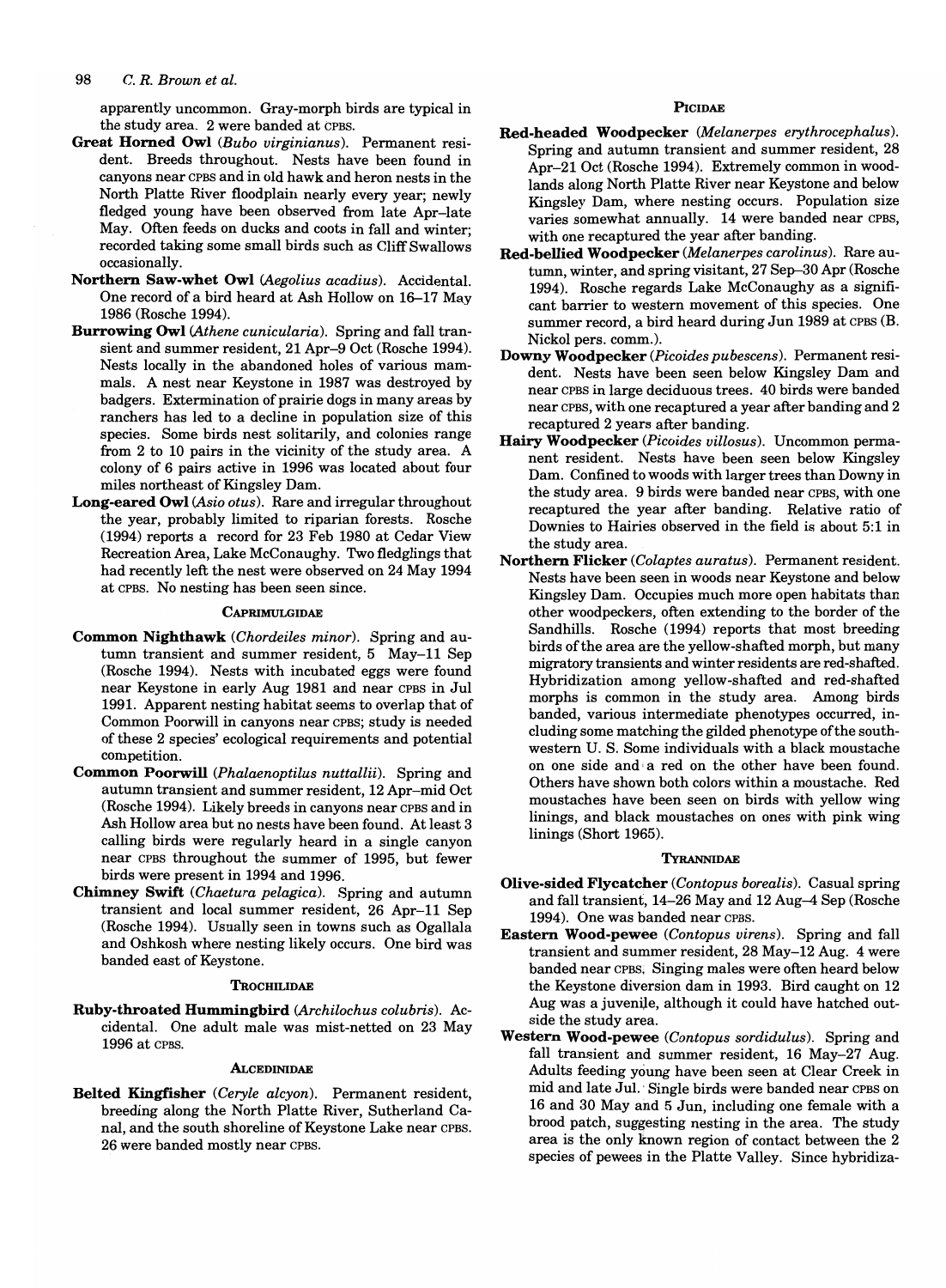tion between these 2 species is possible, study of pewees in the area is needed.

- Yellow-bellied Flycatcher *(Empidonax flaviventris).* Rare spring transient. 2 records, of single birds banded on 3 Jun 1992 and 18 May 1996 at CPBS.
- Acadian Flycatcher *(Empidonax virescens).* Rare spring transient. Although not generally known to occur in west Nebraska, 4 *Empidonax* with wing measuring 79, 80, 80, and 80 mm and conforming by wing formula (Pyle et al. 1987) to this species were banded at CPBS on 21, 26, and 29 May 1996.
- Alder Flycatcher *(Empidonax alnorum).* Common spring and fall transient, with a restricted time of spring passage, 22 May-2 Jun. Fall records are 21 Jul-17 Aug. 62 birds were banded near CPBS, with one banded on 28 May 1993, and recovered at Fairbanks, Alaska on 7 Aug 1993, about 3500 km northwest of banding site (Dunning 1995).
- Willow Flycatcher *(Empidonax traillii).* Spring and fall transient and summer resident, 9 May-15 Aug. Nests commonly in willow thickets below Keystone diversion dam, at Clear Creek, and at the Lewellen marshes. 58 birds were banded near CPBS.
- Least Flycatcher *(Empidonax minimus).* Spring and autumn transient, 10 May-3 Jun and 22 Jul-17 Aug. 94 individuals were banded at CPBS. Most widespread of *Empidonax* in study area, occurring in greatest range of habitats.
- Eastern Phoebe *(Sayornis phoebe).* Spring and autumn transient and summer resident, 28 Mar-21 Aug (Rosche 1994). Nesting seen at CPBS in 1982 and occurs regularly along Sutherland Canal. 3 birds were banded at CPBS.
- Say's Phoebe *(Sayornis saya).* Spring transient and summer resident, 25 Mar-27 Sep (Rosche 1994). Bred at Ash Hollow in 1950s (Rosche 1994). A single pair nested in an abandoned Cliff Swallow nest at Whitetail Creek each summer from 1982-1987. Cliff Swallows usurped the nest in 1987 and killed the young phoebes, and nesting has not occurred there since. Say's Phoebes breed frequently under concrete and wooden bridges along Sutherland Canal, often using the same bridge from year to year. This species tends to use bridges whereas Eastern Phoebe uses mostly small concrete irrigation culverts along the canal. Rosche (1994) observed that dead and exhausted Say's Phoebes can be found along the sandy beaches of Lake McConaughy after severe spring storms. These birds apparently attempt to cross the lake during adverse weather. 24 birds were banded at various sites throughout study area.
- Great Crested Flycatcher *(Myiarchus crinitus).* Spring and autumn transient and local summer resident, 6 May-11 Sep (Rosche 1994). Found primarily in deciduous floodplain woodlands, often below Keystone diversion dam and at Oshkosh. 11 birds were banded at CPBS, and one was recaptured the next year. 7 females had brood patches, suggesting nesting in the area.
- Western Kingbird *(Tyrannus verticalis).* Spring and autumn transient and summer resident, 22 Apr-l0 Sep (Rosche 1994). Nests throughout area in both deciduous and juniper trees. Some nest site characteristics in the study area were described by Bergin (1992). 105 were banded at CPBS, but only one was recaptured the next year. A nest attended by one Western and one Eastern Kingbird was discovered at Keystone Lake in 1994, but

grackles destroyed the young before their plumage affinities could be determined. Some Western Kingbirds succumbed to cold and rainy weather in late May 1996; severe spring weather may regulate the population in the study area. Not known to be parasitized by cowbirds, and field experiments at CPBS reveal that kingbirds of both species reject cowbird eggs added to their nests.

- Cassin's Kingbird *(Tyrannus vociferans).* Accidental but perhaps a rare summer visitant. 2 records, on 11 May 1985 at Oskhosh (Rosche, 1994) and 3 Jul 1996 near Omaha Beach on the north side of Lake McConaughy. Few people carefully scrutinize kingbirds in the field, and thus this species may occur more frequently than these 2 records indicate. Rosche (1994) believes that most yellow-breasted kingbirds seen after 10 Sep may be Cassin's.
- Eastern Kingbird *(Tyrannus tyrannus).* Spring and autumn transient and summer resident, 27 Apr-16 Sep (Rosche 1994). Nests throughout study area. Occupies wetter and more open habitat than Western, but nests of both species are often very close together. 76 birds were banded near CPBS, with one recaptured the next year. Ratio of Western to Eastern observed in the field is 3-4 to 1. Large flocks may be seen during fall migration, beginning in early to mid Aug.
- Scissor-tailed Flycatcher *(Tyrannus forficatus).* Rare vagrant, with 6 records from sometime in May until 14 Oct (Rosche 1994).

#### **ALAUDIDAE**

Horned Lark *(Eremophila alpestris).* Permanent resident. Strong influx of birds appears in winter. One of the most common breeding birds of the Sandhills just to the north of the study area, although it also nests in tableland prairies near Ogallala.

#### **HIRUNDINIDAE**

- Purple Martin *(Progne subis).* Spring and autumn transient and summer resident, 12 Apr (F. Zeillemaker, pers. comm.)-6 Aug. Nested westward to Lewellen in 1977- 79, the westernmost regular nesting site in Nebraska. Has nested at Martin Bay (Rosche 1994). Several small colonies exist in Ogallala. Martin houses in Keystone and Roscoe have not been occupied, although transients often pass through CPBS. Birds frequently feed in downtown Ogallala amid moving cars during cold spring weather. One in 1996 entered a broken-out Cliff Swallow nest at Kingsley hydroplant to escape cold weather.
- Tree Swallow *(Tachycineta bicolor).* Spring and fall transient and summer resident, 29 Mar-13 Sep(Rosche 1994). Nesting has been observed at Clear Creek-Lewellen area and Keystone Lake. Up to 5 pairs have nested at Keystone Lake, although population dropped after the severe cold weather in late May 1996. 12 birds were banded at CPBS.
- Violet-green Swallow *(Tachycineta thalassina).* Rare vagrant. 3 records, 8 Jul1987 and 29 Apr 1989 at Keystone Lake, and 29 Aug 1986 at Oshkosh (Rosche 1994). Closest known breeding occurs in the Black Hills of South Dakota.
- Northern Rough-winged Swallow *(Stelgidopteryx serripennis).* Spring and autumn transient and summer resident, 12 Apr-2 Sep (Rosche 1994). Nests locally in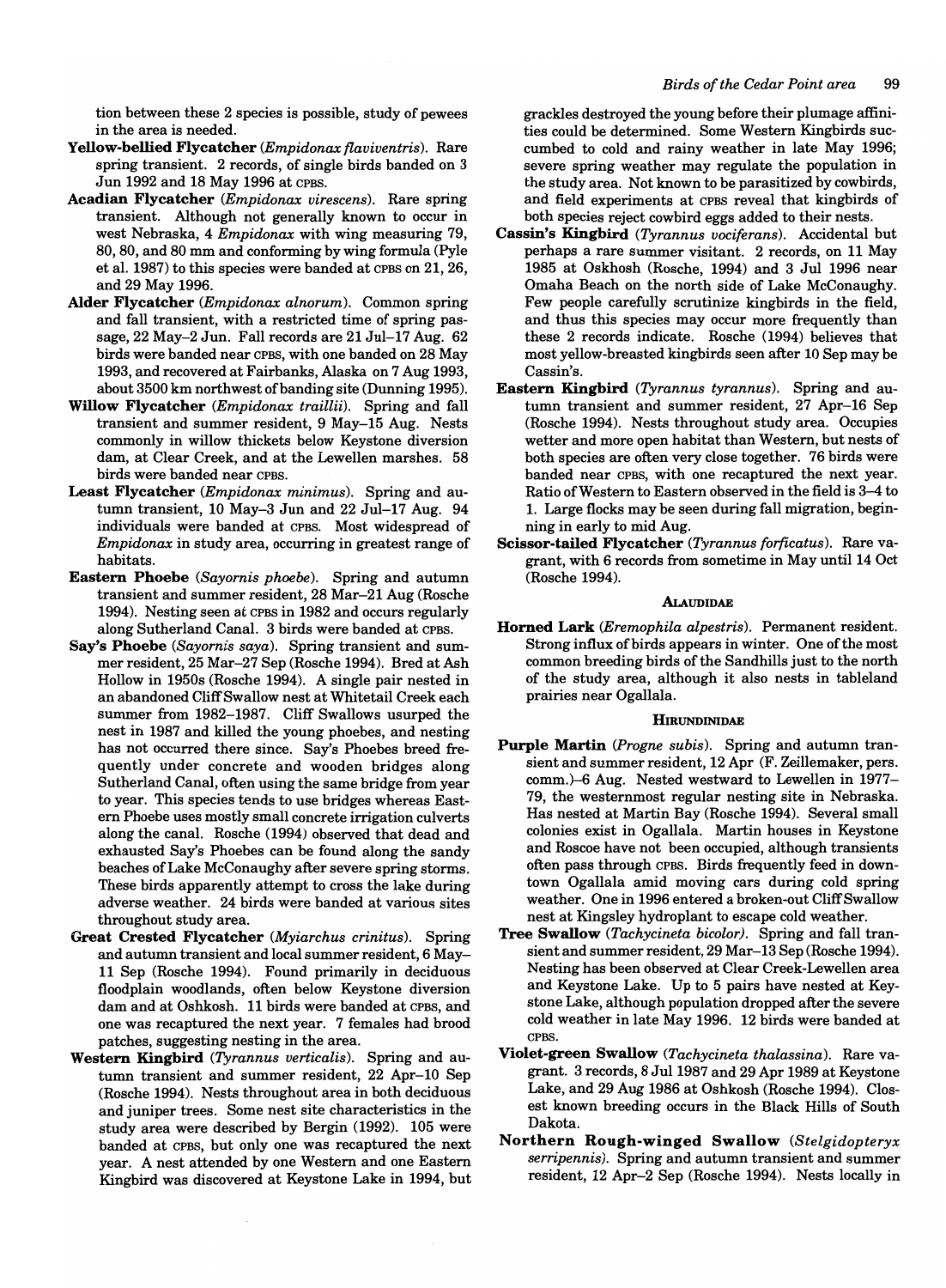road cuts and cliff crevices, usually solitarily, although small groups of 4 to 6 adults are often seen during the summer on wires near CPBS. 244 birds were banded, mostly at CPBS, with 5 recaptured the year after banding: Some mortality of this species occurred during cold weather of late May 1996.

- Bank Swallow *(Riparia riparia).* Spring and autumn transient and local summer resident, 19 Apr-15 Sep (Rosche 1994). Colonies have been seen in road cuts along Sutherland and Korty canals, at the Oshkosh Sewage Lagoons, and along the south shore of Lake McConaughy. Colonies range from 5 nests to approximately 1,000, with the largest occurring on the Lake McConaughy cliffs. Occasionally nests with Cliff Swallows, and has its nests usurped by latter species which builds mud front onto burrow. 31 birds were banded, mostly near CPBS. Some mortality occurred during severe weather in late May 1996.
- Cliff Swallow *(Hirundo pyrrhonota).* Spring and autumn transient and summer resident, 13 Apr-20 Sep. The most abundant passerine nesting in the area, breeding under bridges, in culverts, under the eaves of buildings (rarely), on irrigation structures, and on cliff faces. Cliff nesting sites are confined to southern shore of Lake McConaughy and along North Platte River west of Lewellen, but birds use artificial sites throughout the study area. Eggs have been laid from 4 May-28 Jul. Colonies range in size from 2 to 3,700 nests, and some birds nest solitarily. This species has been studied extensively in the area since 1982 (Brown and Brown 1996). Approximately 87,000 birds have been banded throughout the study area. Thousands have been recaptured in subsequent seasons; oldest birds are 11 years old (5 individuals). Banded birds from the study area have been recovered in southern Brazil, EI Salvador, Colorado, Alberta, and Missouri. Heavy mortality occurred during a 4-day period of cold and rainy weather, 26-29 May 1996, with the local population reduced by about 50 percent. Cliff Swallows were affected by this weather to a greater extent than most other insectivores.
- Cave Swallow *(Hirundo fulva).* Rare vagrant. 2 records, both of juveniles probably reared in Texas and migrating north with Cliff Swallows, near Ash Hollow on 31 May 1991 (Brown and Brown 1992) and about 6.5 miles east of CPBS along Sutherland Canal on 26 Jun 1995 (Grzybowski 1995). Expanding its range northward and may begin appearing more frequently among flocks of Cliff Swallows.
- Barn Swallow *(Hirundo rustica).* Spring and autumn transient and common summer resident, 12 Apr-15 Oct. Nests commonly on buildings, under bridges, and in culverts throughout study area. Often solitary but colonies of up to 50 nests have been recorded at a culvert along Interstate 80 east of Roscoe. A nest on a natural cliff was found along the south shore of Lake McConaughy in 1982 (probably active in 1981), which is one of the few natural nesting locations in the Great Plains in modem times (see Speich et al. 1986). Some mortality occurred during cold weather in late May 1996. 710 birds were banded throughout the study area, with 28 birds recaptured in years subsequent to their banding. Longest-lived bird to date is 5 years old.

#### **CORVIDAE**

- Blue Jay *(Cyanocitta cristata).* Permanent resident. 2 nests were found at CPBS in 1996. Uses both deciduous and juniper woodlands. Appears to be increasing, especially in summer, in recent years coincident with possible decline of magpies. 51 birds were banded at CPBS, and 5 were recaptured in subsequent years.
- Steller's Jay *(Cyanocitta stelleri).* Accidental. One record on 28 Apr 1947 at the South Platte River near Ogallala (Benckesen 1947).
- Pinyon Jay *(Gymnorhinus cyanocephalus).* Accidental. One record on 6 Nov 1976 of 6 birds near Oshkosh (Rosche 1994).
- Black-billed Magpie *(Pica pica).* Permanent resident. More common in autumn when influx of birds from farther north and west occurs. Nests mostly in large juniper trees. Young have often fledged by mid-Jun. Summer population may have declined in recent years. 2 birds were banded at CPBS. Certain individuals often repeatedly hunt Cliff Swallows at the larger colonies, catching them by flying into swarms of flying swallows.
- American Crow *(Corvus brachyrhynchos).* Permanent resident. Although often seen in summer, no nesting records are known. Common at the west end of Lake McConaughy and westward (Rosche 1994), but also increasing in the Keystone area in recent years.

#### PARIDAE

Black-capped Chickadee *(Parus atricapillus).* Permanent resident. Nesting is regular in riparian woodlands along North Platte River, and nests have been found near CPBS. Rosche (1994) believes the species to be more numerous in fall and winter when more northerly birds join the local population, although all 6 birds mist-netted at CPBS on 25-26 Oct were local birds banded earlier that summer and all others observed at a feeder wore bands. 161 birds were banded at CPBS, with 15 birds recaptured the next year after banding, 5 recaptured two years after banding, and one recaptured 4 years after banding. 78 percent of all chickadees banded were juvenile birds only a few months old.

#### **SITTIDAE**

- Red-breasted Nuthatch *(Sitta canadensis).* Spring and autumn transient and winter visitant, 2 Sep-18 May. Calling nuthatches believed to be this species were heard at CPBS in early Jun 1994. Apparently this species is confined to junipers in canyons near CPBS and perhaps Ash Hollow area. One female caught on 18 May had a brood patch, but nesting is unknown for the area. 5 birds were banded at CPBS.
- White-breasted Nuthatch *(Sitta carolinensis).* A spring and autumn transient, winter visitant, and rare summer visitant. Rosche (1994) regards the species as most likely from 15 Oct-24 Mar. However, several summer records exist (Rosche 1994), including 4 Jun 1992 at Eagle Canyon, 18 Jun 1994 (bird banded) at CPBS, 15 Jul 1987 at Oshkosh, and 14 Aug 1994 (bird banded) at CPBS. No evidence of nesting despite these summer records. Birds most likely to occur in deciduous forest along the North Platte River.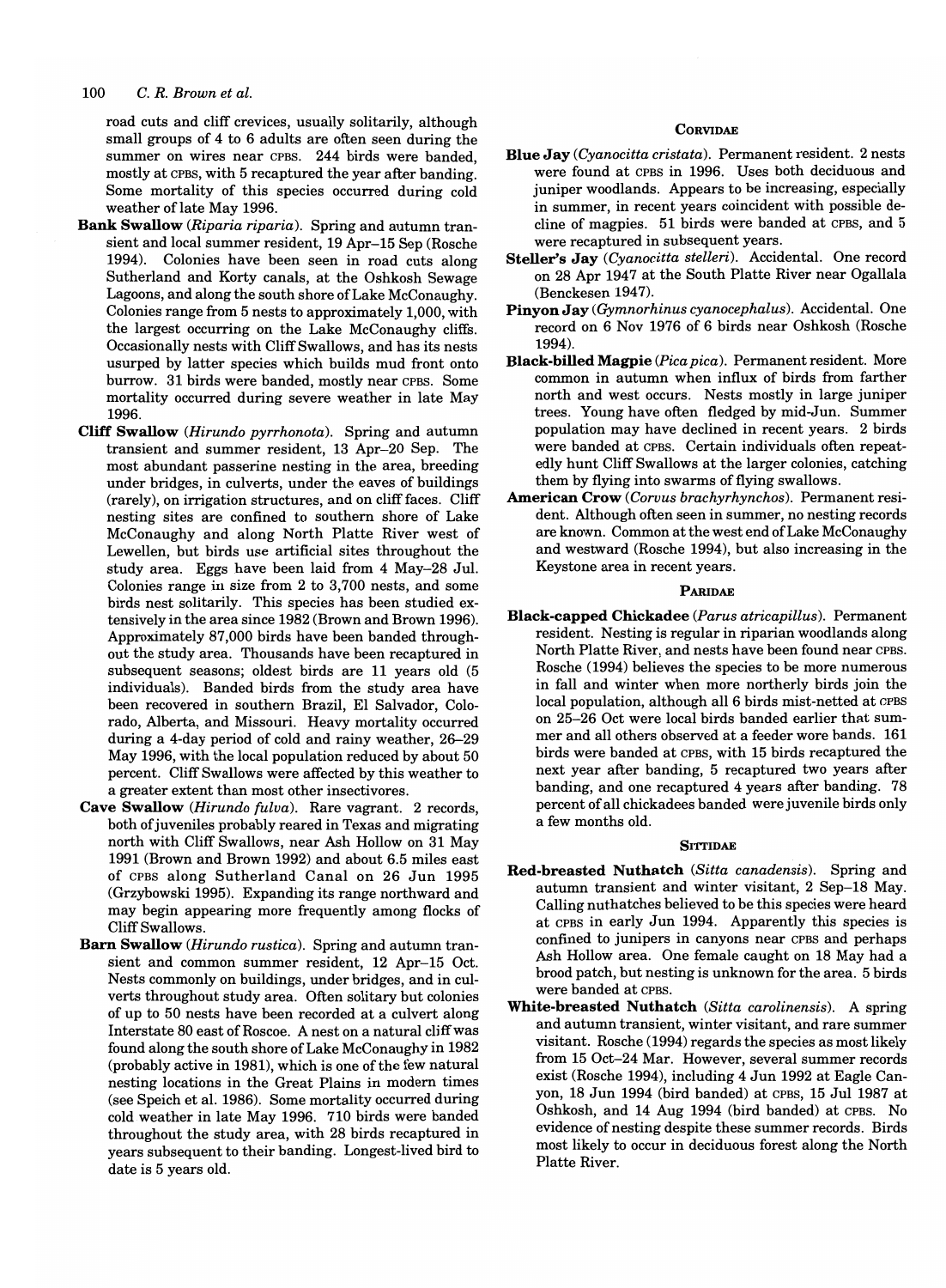#### **CERTHIIDAE**

Brown Creeper *(Certhia americana).* A spring and autumn transient and winter visitant, with eight records, 9-27 Nov and 14 Feb-11 Mar (Rosche 1994). Species usually observed in Keystone Lake area in deciduous riparian forest. Rosche (1994) believes severity of winters may limit its winter occurrence.

#### **TROGLODYTIDAE**

- Rock Wren *(Salpinctes obsoletus).* A spring and autumn transient and common summer resident, 14 Apr-28 Sep (Rosche 1994). Up to 12 singing males per day have been found in canyons near CPBS. Nests are regularly found in rock crevices near CPBS and along the south shore of Lake McConaughy, some as late as 14 Aug. Population may vary from year to year. 24 birds were banded at CPBS.
- Bewick's Wren *(Thryomanes bewickii).* Accidental. A specimen was collected near Oshkosh on 21 Apr 1915 (Rosche 1994). The only modem record was one reported during May 1978 at CPBS with no documentation (Mahoney pers. comm.).
- House Wren *(Troglodytes aedon).* Spring and autumn transient and summer resident, 22 Apr-12 Oct (Rosche 1994). One of the most common nesting species of the area in floodplain forest, breeding in natural tree cavities, crevices, and bird boxes. Frequently occupies unused Cliff Swallow nests at many of the larger swallow colonies on bridges. Some nesting sites are used annually; one at CPBS has been used virtually every year since the field station was established. Quickly occupies bird boxes intended for bluebirds and may limit nesting opportunities for bluebirds and other small cavity nesters. 251 were banded near CPBS, with 11 recaptured the next year after banding and one recaptured 2 years after banding.
- Winter Wren *(Troglodytes troglodytes).* Rare autumn transient and winter visitant, with 4 records from 23 Nov-5 Feb, all from the Kingsley Dam and CPBS area (Rosche 1994, Silcock 1995).
- Marsh Wren *(Cistothorus palustris).* Permanent resident but occurs mostly 24 Mar-8 Nov (Rosche 1994). Commonly nests in Lewellen marshes and at the west end of Lake McConaughy. Formerly nested abundantly at Keystone Lake, but breeding population was greatly reduced when water levels were altered beginning in 1982. Requires very dense stands of cattails for nesting. Winter records are mostly from the Lewellen marshes and the warm-water springs along the north side of Keystone Lake (Rosche 1994). 9 were banded at Keystone Lake.

#### **MUSCICAPIDAE**

- Golden-crowned Kinglet *(Regulus satrapa).* A spring and autumn transient and winter visitant, 27 Oct-13 Apr (Rosche 1994). Although preferring coniferous forest in much of its range, it sometimes occurs in the study area in deciduous woods, often in the Kingsley Dam area. Rosche (1994) believes that some birds try, unsuccessfully, to spend the winter in the area.
- Ruby-crowned Kinglet *(Regulus calendula).* A spring and autumn transient from 8 Oct-l Nov and 18 Apr-14 May (Rosche 1994). Less likely than Golden-crowned Kinglet to occur among junipers in canyons.
- Blue-gray Gnatcatcher *(Polioptila caerulea).* Accidental. A female was captured and banded on 3 Jun 1993 below

the Keystone diversion dam. The bird had a brood patch and was in apparent breeding condition.

- Eastern Bluebird *(Sialia sialis).* Spring and autumn transient and summer resident, 22 Mar-25 Dec (Rosche 1994). Nests regularly in stands of dead cottonwoods and willows along the North Platte River near Keystone and in areas bordering the Sandhills northeast of Keystone. Prefers broken woodland and forest edge where dead trees provide nesting sites. Overwintering apparently does not occur (Rosche 1994).
- Mountain Bluebird *(Sialia currucoides).* Spring and autumn transient and winter visitant, 31 Oct-11 Mar (Rosche 1994). Most often seen in Lewellen and Keystone areas, and has occurred in the study area in winter each year since 1990 (Rosche 1994).
- Townsend's Solitaire *(Myadestes townsendi).* Spring and autumn transient and winter visitant, 16 Sep-6 May. Prefers juniper-clad northerly slopes in the Ash Hollow and CPBS areas. In early spring, small groups can be seen feeding from the bridges over the Sutherland Canal below the Keystone diversion dam. Also may occur in towns in its search for juniper fruits (Rosche 1994). One summer record for Jul 1948 along the South Platte River (Benckesen 1947), and Rosche suggests that nesting may occur in the Lake McConaughy area in the future.
- Veery *(Catharus fuscescens).* Rare spring transient, with 4 records from 18 May-3 Jun (Rosche 1994). May occur in fall migration but not observed to date.
- Gray-cheeked Thrush *(Catharus minimus).* Accidental. One record on 7 May 1978 at Lewellen (Rosche 1994).
- Swainson's Thrush *(Catharus ustulatus).* A spring and fall transient, 6 May-7 Jun and 3-11 Sep (Rosche 1994). Common in spring, but there are only 2 autumn records. Occurs mostly in deciduous floodplain forest. 221 birds were banded at CPBS in spring, suggesting that this is a more common spring migrant than Rosche (1994) indicated. 41 of those banded had brood patches. Migrants must often be in breeding condition, as no nesting is known for the study area.
- Wood Thrush *(Hylocichla mustelina).* Rare spring transient, with 4 records, 17 May-16 Jun. A female banded on 16 Jun at Lake Ogallala had a brood patch, but nesting is not known for the study area.
- American Robin *(Turdus migratorius).* Permanent resident. Common virtually throughout the year, nesting in many habitats and on a variety of structures. Rosche (1994) lists a maximum winter count of about 1,000 on 18 Feb 1980. No cowbird parasitism was detected in approximately 25 nests in the CPBS area, even though this species often nests early in the spring when no other potential hosts are breeding. 149 were banded at CPBS, with 6 recaptured one year after banding and 2 recaptured 2 years after banding.

#### **MIMIDAE**

Gray Catbird *(Dumetella carolinensis).* A spring and autumn transient and summer resident, 11 May-9 Nov (Rosche 1994). Nesting was first observed in 1984 at CPBS, and this species bred commonly there from 1994- 1996. This probably reflects a recent increase in the breeding population locally. No cowbird parasitism occurred among 4 nests in the CPBS area. 93 birds were banded, 45 of these in 1996 alone, near CPBS. As many as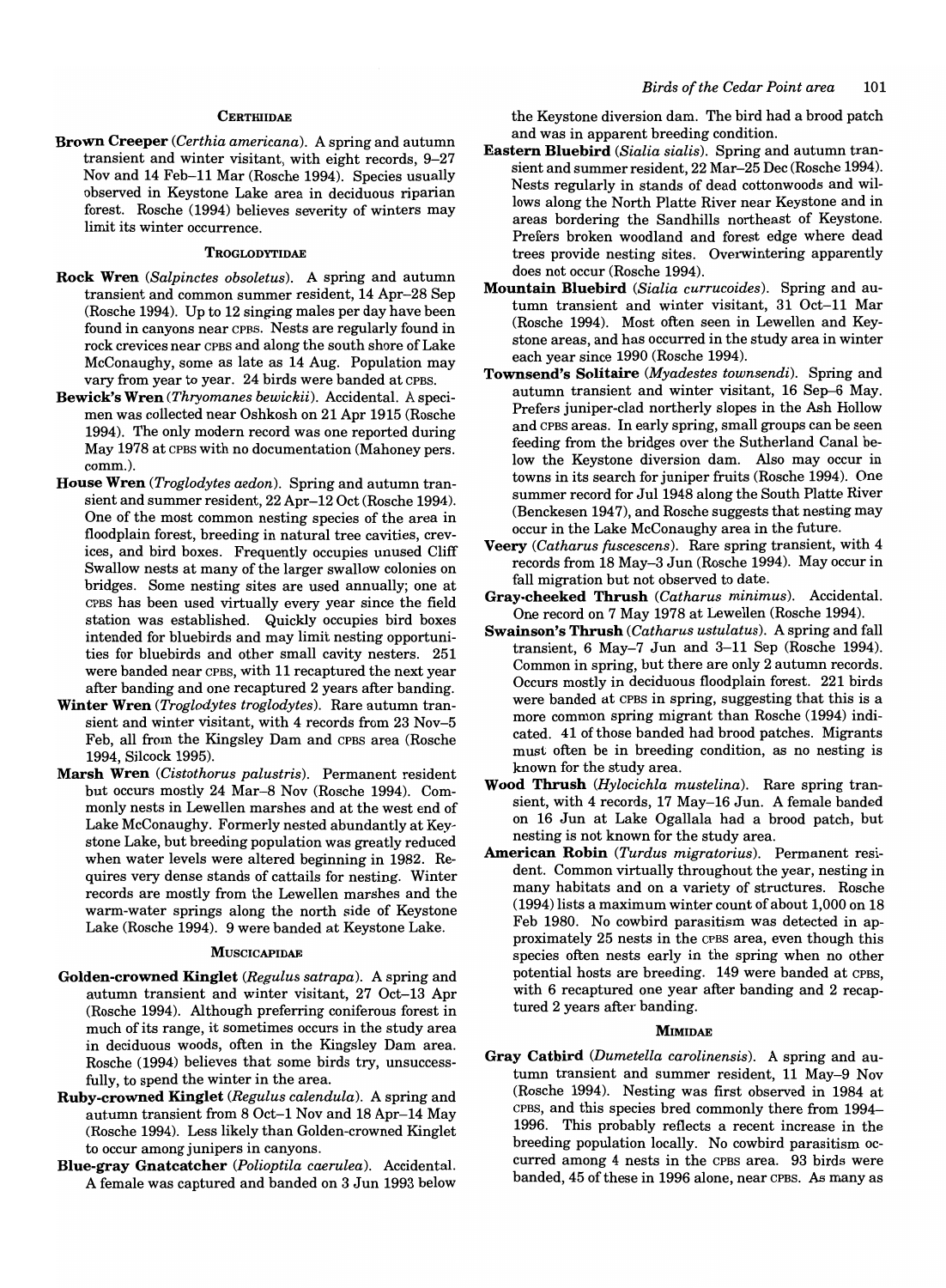15 birds were captured on a single day. All nests found were in willow thickets along the north side of Keystone Lake.

- Northern Mockingbird *(Mimus polyglottos).* Regular permanent resident (Rosche 1994) in the vicinity of CPBS. The region near the Keystone bridge over the North Platte River typically supports several territories, and other birds have been seen at the Roscoe bridge over the South Platte River. Young incapable of sustained flight have been observed near Keystone, indicating occasional local nesting.
- Brown Thrasher *(Toxostoma rufum).* Spring and autumn transient and summer resident, 26 Apr-1 Nov (Rosche 1994). Nesting occurs throughout the study area but is especially common in shrubby areas around Keystone Lake where these birds nest in dense bushes. 2 of 5 nests were parasitized by cowbirds. The cowbird egg was rejected within 24 hours from one of the nests. 92 birds were banded at CPBS with 6 recaptured after one year and 5 recaptured after 2 years.

#### **MOTACILLIDAE**

American Pipit *(Anthus rubescens).* Spring and autumn transient, 30 Mar-17 May and 14 Aug-1 Nov (Rosche 1994). Maximum autumn counts by Rosche reached 17 birds during Oct (Rosche 1994).

#### **BOMBYCILLIDAE**

- Bohemian Waxwing *(Bombycilla garrulus).* Winter visitant, 9 Nov-ll Mar. Rosche (1994 ) reports maximum daily counts of up to 50 birds. Can be found at places with fruit-bearing trees such as Russian olive *(Elaeagnus angustifolia)* and junipers. An irruptive species, numbers vary annually.
- Cedar Waxwing *(Bombycilla cedrorum).* Permanent resident, although more common in winter. Rosche (1994) has reported up to 500 birds in late Dec. In summer, more often seen in Jun than Jul or Aug, but birds were banded at CPBS as late as 10 Aug. A nesting pair was observed near Kingsley Dam in May, 1994 and a nest was later located. 54 birds were banded near CPBS, with one recaptured after one year. 13 of the birds banded were juveniles. Summer populations may vary; very few were present in the CPBS area in 1992-93, with numbers increasing in 1994-96.

#### **LANIIDAE**

- Northern Shrike *(Lanius excubitor).* Winter visitant, 23 Sep-29 Mar (Rosche 1994). Apparently an ecological replacement for the Loggerhead Shrike during the coldest months of the year.
- Loggerhead Shrike *(Lanius Iudovicianus).* Spring and autumn transient and summer resident, 28 Mar-20 Sep (Rosche 1994). Probably more common in the Sandhills than in the study area proper. Numbers have declined nationally in the last 10-15 years, and the same trend is apparent in this area. Shrikes were noticeably more common in the study area in 1982-84, almost vanishing in summer until 1993 when more appeared. A nest with eggs was observed at CPBS in late May 1983, and young fledged from a nest on 5 Ju11996. Shrikes often prey on small birds and have attacked Cliff Swallows in this area. One bird was banded at CPBS in 1994.

#### **STURNIDAE**

European Starling *(Sturnus vulgaris).* Introduced permanent resident. Up to 8,000 have been observed near Keystone in Nov (Rosche 1994). Nests throughout the area, in cavities, bird boxes, and crevices in buildings. More common around towns and human habitations. Usurped an Eastern Bluebird nest in a large cottonwood tree below Kingsley Dam, and the Starling's presence may exclude bluebirds, Tree Swallows, and other cavitynesting species from many areas. 16, mostly juveniles, were banded at CPBS.

#### **VIREONIDAE**

- White-eyed Vireo *(Vireo griseus).* Accidental. An adult was mist-netted and banded at CPBS on 9 May 1994. There is apparently only one record for western Nebraska from Chadron (Rosche 1982). .
- Bell's Vireo *(Vireo bellii).* Spring and fall transient and summer resident, 10 May-2 Sep (Rosche 1994). A common breeder in brushy regions of riparian forest and willow thickets. Number of breeding pairs near CPBS has increased in the last 3 years. Nests are difficult to find; only 2 nests were found although as many as 15 singing males were heard along the north side of Keystone Lake. 92 birds were banded near CPBS, with 6 recaptured after one year and 5 recaptured after 2 years.
- Solitary Vireo *(Vireo solitarius).* Accidental to rare spring and autumn transient. 2 records on 18 May 1986 and 12 Oct 1990 at Kingsley Dam (Rosche 1994).
- Yellow-throated Vireo *(Vireo flavirostris).* Accidental. One was found 24 May 1983 below the Keystone Lake diversion dam.
- Warbling Vireo *(Vireo giIvus).* Spring and fall transient and summer resident, 9 May-2 Sep (Rosche 1994). Common in riparian forest in summer and presumably breeds throughout the North Platte River floodplain. Habitat often includes intermediate sized trees and developing forest, trees smaller than those used by Red-eyed Vireos. Juvenile birds have been captured in late Jul and early Aug at CPBS. 83 birds were banded at CPBS, and 2 were recaptured after one year.
- Red-eyed Vireo *(Vireo olivaceus).* Spring and fall transient and summer resident with records 14 May-10 Sep (Rosche 1994). Although Rosche (1994) listed only one summer record, this species is regular throughout the summer in the vicinity of CPBS, especially in the woods below the Keystone diversion dam. Prefers tall deciduous trees. Probably nests in this area, as 3 females with brood patches were captured at CPBS 30 May-18 Jun, and 2 juveniles were mist-netted there. 22 birds were banded near CPBS, with 2 recaptured after one year. One partially albinistic juvenile was banded on 17 Jul 1992; it returned and was recaught 3 times the following summer. The bird was whiter and had a red eye the second year.

#### **EMBERIZIDAE**

Prothonotary Warbler *(Protonotaria citrea).* Rare and apparently often overlooked spring transient. 2 males and one female were mist-netted and banded on 17-18 May 1996 at CPBS, with one of the males recaptured 2 days later. No apparently suitable nesting habitat exists in the study area.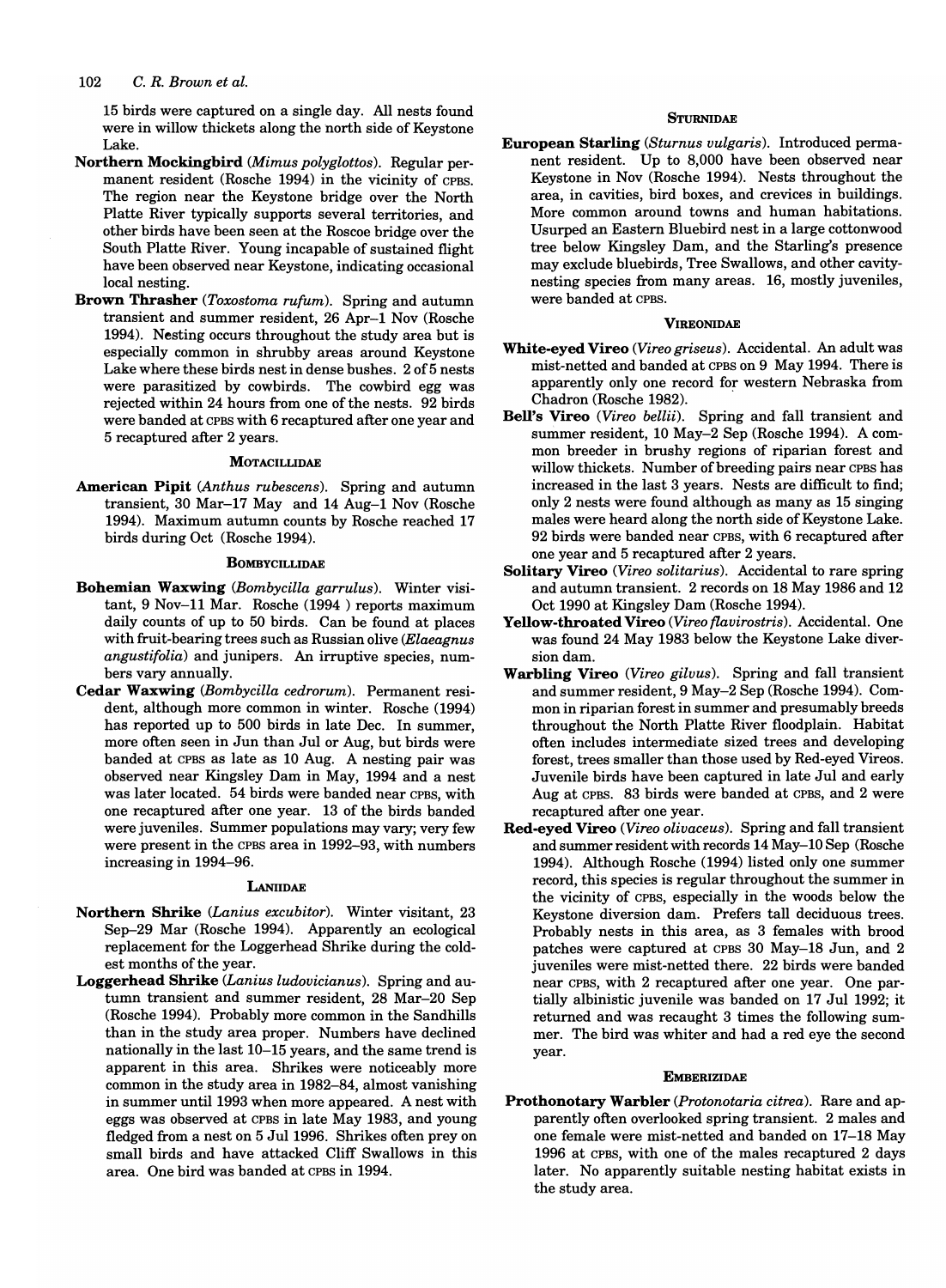- Golden-winged Warbler *(Vermiuora chrysoptera).* Rare spring transient. One was observed on 11 May 1991, and another was banded on 6 Jun 1992, both at CPBS. This, and many other warbler species probably pass through the area more commonly than is assumed. Few of these birds sing during spring passage, and observers seldom scrutinize the tree canopy during this time of year.
- Tennessee Warbler *(Vermiuora peregrina).* Rare spring transient, with 5 records, 13-29 May, all at CPBS. 4 of the birds were banded.
- Blue-winged Warbler *(Vermiuora pinus).* Accidental. An adult female was mist-netted and banded on 19 May 1993 at CPBS.
- Orange-crowned Warbler *(Vermiuora celata).* Spring and autumn transient, 22 Apr-22 May and 11 Sep-17 Oct. Rosche (1994) regards this species as more common in spring than in fall. Widespread during migration. 33 birds were banded at CPBS.
- Nashville Warbler *(Vermiuora ruficapilla).* Rare spring and autumn transient. 2 records on 3 Oct 1976 at Lewellen (Rosche 1994) and 18 May 1991 at CPBS.
- Yellow Warbler *(Dendroica petechia).* Spring and autumn transient and summer resident, 1 May-30 Aug (Rosche 1994). The most common breeding warbler in the study area. Nests can be found in shrubs, especially wild rose *(Rosa arkansana),* willows, and indigo bush *(Amorpha fruticosa),* usually within 2 meters of the ground. Often parasitized by cowbirds in this area, but parasitized nests are abandoned or a new nest is built on top of the old, and this species seldom if ever raises cowbirds. Breeds in high density on the north and west side of Keystone Lake in willow thickets. 675 birds were banded near CPBS, with 29 recaptured after one year and 18 recaptured after 2 years.
- Chestnut-sided Warbler *(Dendroica pensyluanica).* Rare spring transient with 6 records, 18 May-17 Jun, and accidental fall transient with one record on 30 Aug 1986 (Rosche 1994). 2 birds were banded on 18 and 19 May 1996 at CPBS.
- Magnolia Warbler *(Dendroica magnolia).* Accidental. One record on 14 May 1977 at Ash Hollow (Rosche 1994).
- Yellow-rumped Warbler *(Dendroica coronata).* Spring and autumn transient, 15 Apr-31 May and 10 Sep-6 Nov. Both white-throated "Myrtle" and yellow-throated "Audubon's" forms occur in the area, with 31 mist-net captures at CPBS showing "Myrtles" being 5 times as common as "Audubon's" in spring. Numbers in spring vary somewhat from year to year, with a massive invasion observed in early May 1996.
- Townsend's Warbler *(Dendroica townsendi).* Accidental. One record on 16 May 1964 near Kingsley Dam (Anonymous 1964).
- Prairie Warbler *(Dendroica discolor)*. Accidental. One record on 25 May 1978 at Oshkosh (Rosche 1994).
- Bay-breasted Warbler *(Dendroica castanea).* Accidental. One record on 25 May 1978 at Lewellen (Rosche 1994).
- Blackpoll Warbler *(Dendroica striata).* Spring transient, 12 May-1 Jun. No fall records for the area. 8 birds were banded, and 2 more were mist-netted but not banded, at CPBS, all in 1993 and 1996. Migrants apparently occur in various habitats, having been mist-netted in junipers, willow thickets, and deciduous woods in the study area.
- Northern Parula *(Parula americana).* Accidental. One

record on 30 May 1993 at Ash Hollow ( Rosche, 1994 ).

- Black-and-white Warbler *(Dendroica uaria).* Spring transient, 19 May-15 Jun. A very early record exists for 24 Mar 1978 at Keystone Lake (Rosche 1994). No fall records for the area. 4 birds were banded at CPBS in 1993 and 1996.
- Black-throated Blue Warbler *(Dendroica caerulescens).*  Accidental. An adult male was mist-netted and banded on 5 May 1995 at CPBS.
- American Redstart *(Setophaga ruticilla).* Spring and autumn transient, 14 May-15 Jun and 12 Aug (Fretwell, pers. comm.)-10 Sep (Rosche 1994). One summer record for 11 Jul 1992 when one bird was banded at CPBS. 8 total birds were banded.
- Ovenbird *(Seiurus aurocapillus).* Spring and autumn transient, 7 May-26 May and 29 Jun-27 Sep. Breeding has not been documented for the area, although 12 birds captured at CPBS between 2 Jul and 7 Aug showed brood patches. 66 individuals were banded at CPBS, with one recaptured after one year.
- Northern Waterthrush *(Seiurus noueboracensis).* Spring transient. 7 records, 13-23 May. Found along warmwater springs on the north side of Keystone Lake. Has been seen foraging just below gates of Keystone diversion dam. 4 birds were banded near CPBS.
- Connecticut Warbler *(Oporornis agilis).* Accidental. One record on 2 Jun 1990 when a male was banded at CPBS.
- MacGillivray's Warbler *(Oporornis tolmiei).* Spring and fall transient, but more common in spring, 16 May-4 Jun. 2 fall records on 2 and 19 Sep (Rosche 1994). Birds mist-netted in the area showed obviously incomplete, rather thick white eye rings. 9 were banded near CPBS.
- Mourning Warbler *(Oporonis philadelphia).* Rare spring transient with 3 records of birds banded on 16 May 1996 and 17 and 25 May 1993 at CPBS. All 3 were males in breeding plumage with no hint of an eye ring.
- Common Yellowthroat *(Geothlypis trichas).* Spring and autumn transient and summer resident, 23 Apr-3 Oct (Rosche 1994). Breeds locally in marshes and wet willow thickets, with nests found on the north side of Keystone Lake and near toe drains below Kingsley Dam. Nests are on the ground and very difficult to find. 2 of 6 nests in the study area were successfully parasitized by cowbirds; this species apparently accepts cowbird eggs. 241 birds were banded near CPBS, with 10 recaptured after one year and 4 recaptured after 2 years.
- Canada Warbler *(Wilsonia canadensis).* Accidental. An adult male was mist-netted and banded at CPBS on 19 May 1996.
- Hooded Warbler *(Wilsonia citrina).* Rare spring transient, with 3 records on 18 May 1983, 16 May 1994, and 20 May 1996, all near CPBS. The latter 2 birds were banded.
- Wilson's Warbler *(Wilsonia pusilla).* Spring and autumn transient, 7 May-27 May and 1 Sep-28 Sep. The only warbler in the area that is more common in fall than in spring (Rosche 1994). 3 birds were banded at CPBS from 7-19 May.
- Worm-eating Warbler *(Helmitheros uermiuorus).* Accidental. One was mist-netted and banded on 4 Jul 1992 at CPBS.
- Yellow-breasted Chat *(Icteria uirescens).* Spring and fall transient and summer resident, 11 May-10 Sep (Rosche 1994). Nests locally in wet willow thickets on the north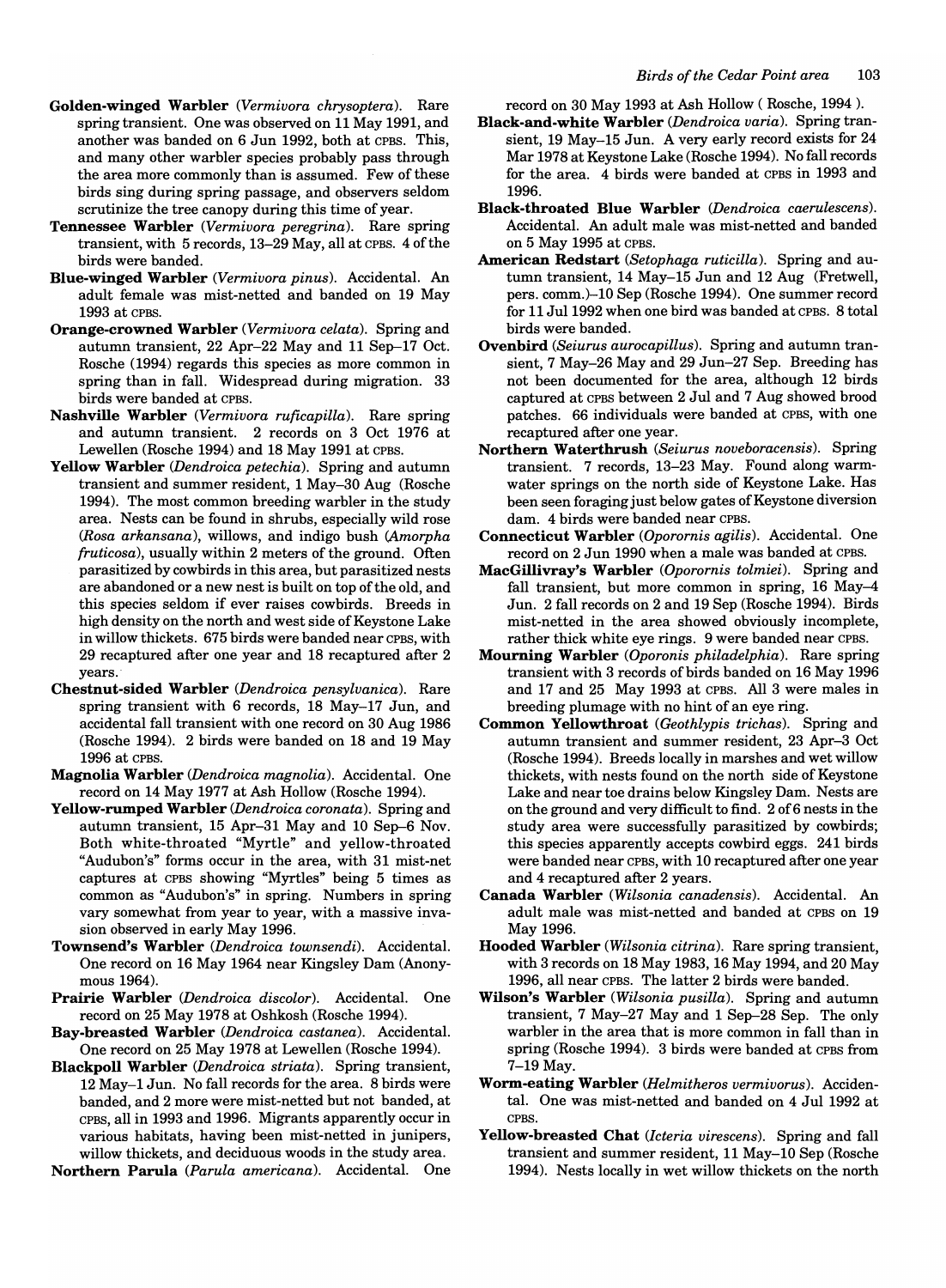side of Keystone Lake, along toe drains below Kingsley Dam, in junipers at CPBS, and at Ash Hollow. A male residing in junipers at CPBS sang virtually all night long throughout the summer of 1995. 2 of 6 nests were successfully parasitized by cowbirds in 1994; one nest received 2 cowbird eggs. 130 birds were banded near CPBS, with 17 birds recaptured after one year and 8 after 2 years. Chats apparently suffered high mortality during the cold and wet weather in late May 1996.

- Scarlet Tanager *(Piranga olivacea).* Rare spring (and possibly fall) transient with 3 records on 19 May 1983, 11 Jul 1992, and 18 May 1996, all near CPBS. The latter 2, an adult male and female respectively, were banded.
- Western Tanager *(Piranga ludoviciana).* Rare spring and fall transient, with 3 records on 2 Sep 1979 at Oshkosh, 19 May 1985, and 10 Sep 1988, the latter 2 at Lewellen (Rosche 1994). This species occurs regularly in the Nebraska Pine Ridge, and occasional vagrants are to be expected in the study area.
- Northern Cardinal *(Cardinalis cardinalis).* Permanent resident. Although relatively common around Keystone, it is seldom observed even as far west as Oshkosh. Breeds at CPBS in junipers and commonly uses bird feeders at the field station. The species is expanding its range westward and may soon become more common in the study area. 48 were banded at CPBS, with 4 birds recaptured after one year and one recaptured after 2 years.
- Rose-breasted Grosbeak *(Pheucticus ludovicianus).* Spring and fall transient and summer resident, 2 May-15 Sep. Presumably breeds in the area. No nests have been found, but one bird with a brood patch was captured on 16 May. Hybridization with Black-headed Grosbeak (West 1962) apparently occurs in or near the study area. 2 of five birds mist-netted and designated as mostly Rosebreasted showed some plumage characteristic of Blackheaded Grosbeak. Sometimes occurs in May in large migratory flocks; up to 15 birds were seen feeding in a single tree at CPBS on 2 May.
- Black-headed Grosbeak *(Pheucticus melanocephalus).*  Spring and autumn transient and summer resident, 11 May-11 Sep (Rosche 1994). Breeds in the area, with a nest found at Eagle Canyon in 1979 (C. Faanes pers. comm.), and 2 birds with brood patches captured at CPBS on 18 and 25 Jul. Among 35 birds banded at CPBS and designated as mostly Black-headed, 5 showed evidence of hybridization with Rose-breasted Grosbeak.
- Blue Grosbeak *(Guiraca caerulea).* Spring and autumn transient and summer resident, 3 May-10 Sep. Likely breeds locally, but the rarest nesting species of the grosbeaks. No nests have been found, but Rosche observed a female carrying nesting material at Clear Creek on 30 May 1987 and a territorial male sang daily from a telephone wire (always in the shade of a pole!) at Whitetail Creek in 1987 and 1988. One juvenile was mist-netted at CPBS on 10 Aug 1994. May have been more common around CPBS in the 1980s than at present. Can also be seen at Ash Hollow on the brushier, drier slopes. 22 birds were banded at CPBS.
- Lazuli Bunting *(Passerina amoena).* Spring and fall transient and summer resident, 9 May-10 Sep. Territorial males have been heard singing (Rosche 1994), but no nests have been found. Hybridization with the Indigo Bunting (Sibley and Short 1959) apparently occurs in or

near the study area. Among 27 birds mist-netted at CPBS and designated as mostly Lazuli, 6 had some hybrid plumage characteristics. One "pure" Lazuli was recaptured after one year.

- Indigo Bunting *(Passerina cyanea).* Spring and fall transient and summer resident, 15 May-16 Sep (Rosche 1994). Found along edges of riparian woodlands along the North Platte River, in juniper-clad canyons near CPBS, and at the west end of Lake McConaughy. Hybridization with Lazuli Bunting in the study area was reported in 1977 by Fretwell (pers. comm.) and probably had been occurring before then. Of 28 birds banded near CPBS and designated as mostly Indigo, 4 had some hybrid plumage characteristics. 2 "pure" Indigo Buntings were recaptured after one year.
- [Painted Bunting *(Passerina ciris).* Considered accidental by Rosche (1994) based on a 1982 observation by C. R. Brown. However, Brown himself no longer believes that the record is valid, and therefore it is excluded from this list.]
- Dickcissel *(Spiza americana).* Spring and autumn transient and local summer resident, 17 May-19 Aug. Nests have been found along the warm-water stream on the north side of Keystone Lake, and breeding undoubtedly also occurs in wet meadows and waste hayfields near Keystone and in other parts of the study area. Rosche (1994) notes that they commonly nest in irrigated alfalfa fields such as at Clear Creek. Highly variable in numbers annually, some years abundant and other years rarely seen. This species was seldom recorded in the area in the early 1980s, and has shown an overall increase since then. At times nesting in high density, 14 nests were found in an 800-meter strip along the north side of Keystone Lake. 4 of 11 nests were successfully parasitized by cowbirds in 1994; later breeding birds (after 7 Jul) escape cowbird parasitism (Kren 1994). 53 birds were banded near CPBS.
- Eastern Towhee *(Pipilo erythrophthalmus).* Spring and autumn transient and summer resident, 22 Apr-9 Nov (Rosche 1994). Nests have been found below Kingsley Dam and near CPBS, and adults have been seen carrying food and feeding recently fledged young in that area as late as 18 Jul. Of 61 towhees mist-netted and banded near CPBS, 32 were designated Eastern and 29 Spotted. Hybridization in the rufous-sided towhee superspecies (Sibley and West 1959) probably occurs in the study area, as many birds mist-netted showed intermediate characteristics.
- Spotted Towhee *(Pipilio maculatus).* Spring and autumn transient and summer resident with dates of occurrence similar to those of Eastern Towhee. Often difficult to separate Spotted and Eastern in the field, even with birds in the hand, because many individuals in this area show plumage features of both species.
- American Tree Sparrow *(Spizella arborea).* Spring and autumn transient and winter visitant, 9 Oct-12 Apr (Rosche 1994). Very common at times, with Rosche reporting a daily count of 304 birds on 19 Dec.
- Chipping Sparrow *(Spizella passerina).* Spring and autumn transient, 25 Apr-26 May and 15 Jul -14 Oct (Rosche 1994). Large flocks are often seen during spring migration along roadsides and in weedy fields, feeding on dandelions *(Taraxacum officinale)* in mixed flocks with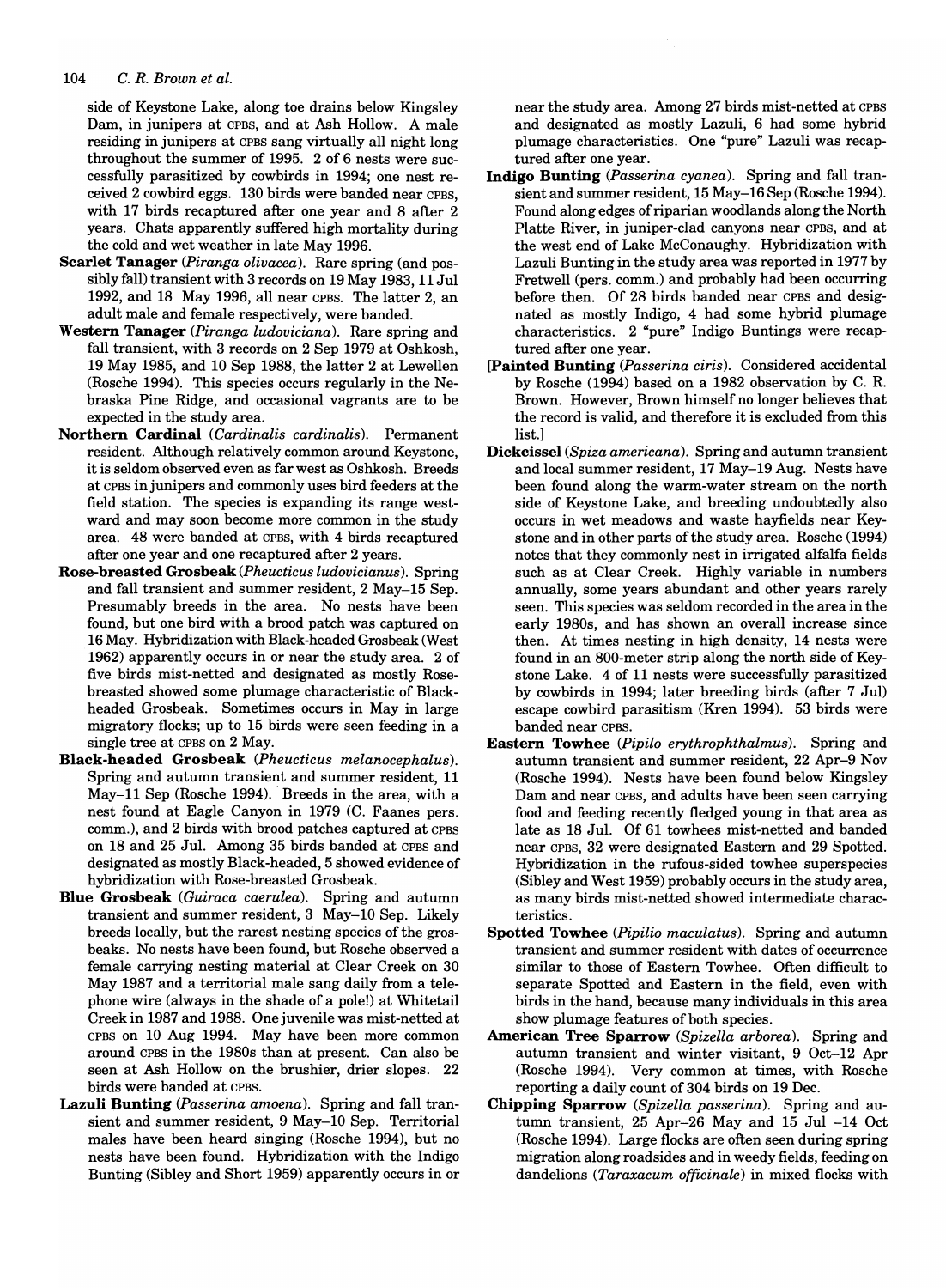American Goldfinches. Not known to nest in the area, although 3 birds with brood patches were captured on 3- 6 Aug. 225 birds were banded near CPBS.

- Clay-colored Sparrow *(Spizella pallida).* Spring and autumn transient, 25 Apr (F. Zeillemaker pers. comm.)-5 Jun and 8 Jul-3 Oct. No nesting is known for the area, although a bird with a brood patch was mist-netted on 8 Jul at CPBS. Breeding may occur near the northern edge of the study area, as Ducey (1988) reported nesting records for Cherry and Sheridan counties to the north. 92 birds were banded near CPBS.
- Brewer's Sparrow *(Spizella breweri).* Accidental. One record on 27 Apr 1986 at Lake Ogallala (Rosche 1994).
- Field Sparrow *(Spizella pusilla).* Spring and autumn transient and summer resident, 17 Apr-31 Oct (Rosche 1994). Breeds regularly at CPBS and below the Keystone Lake diversion dam. Preferred nesting habitat seems to be juniper-clad canyons and floodplain forest containing junipers. One winter record on 18 Dec 1982 at Lewellen (Rosche 1994). 111 birds were banded at CPBS, with 4 birds recaptured after one year and 3 recaptured after 2 years.
- Vesper Sparrow *(Pooecetes gramineus).* Spring and autumn transient, 12 Apr-6 May (F. Zeillemaker pers. comm.) and 9 Aug-15 Oct (Rosche 1994). May nest on the far northern side of the study area along its border with the Sandhills. An early spring migrant, most migration is over before 1 May.
- Lark Sparrow *(Chondestes grammacus).* Spring and autumn transient and summer resident, 22 Apr-16 Sep (Rosche 1994). Breeds commonly in juniper-clad canyons under rock overhangs and in tall grass prairie along the base of yuccas. 14 nests were monitored for cowbird parasitism in 1996. Only one nest was parasitized by cowbirds and the egg was successfully hatched. The most abundantly nesting sparrow of the area. 222 birds were banded at CPBS, with 15 recaptured after one year, 5 after 2 years, and 4 after 3 years.
- Cassin's Sparrow *(Aimophila cassini).* Rare summer vagrant, occasionally breeding. 3 nests and 6 displaying males were found in 1993, 3 miles northwest of Kingsley Dam (Bock and Scharf 1994). No birds were found at this site in 1994-96, perhaps owing to habitat deterioration through grazing. No other nesting records known for the area, although Labedz (1986) reported a singing male on 21 May 1986 near Lisco, about 15 km west of Oshkosh. This species is sensitive to grazing and does not occupy areas with heavy livestock use; those found in 1993 used an ungrazed, abandoned road right-of-way.
- Black-throated Sparrow *(Amphispiza bilineata).* Accidental. One record on 26 May 1984 near Keystone.
- Lark Bunting *(Calamospiza melanocorys).* Spring and autumn transient and summer resident, 24 Apr-2 Sep (Rosche 1994). Presumably breeds in the area, although no nests have been found. A bird of the Sandhills/sandsage *(Artemisia filifolia)* transition zone, it usually occurs in small flocks.' Numbers vary from year to year, and fewer seem to have been present in recent years. 2 birds were banded at Ackley Valley Marsh.
- Savannah Sparrow *(Passerculus sandwichensis).* Spring and autumn transient, 14 Apr-29 May and 9 Aug-21 Oct (Rosche 1994). No summer records, although Rosche reports small numbers to occur in the wet meadows of

the Sandhills to the north and farther to the west in the Platte Valley.

- Grasshopper Sparrow *(Ammodramus savannarum).* Spring and autumn transient and summer resident, 30 Apr-20 Sep (Rosche 1994). Abundant breeding bird of the adjacent Sandhills, but within the study area it has been found nesting only in the wet meadows just north of Keystone Lake. Migrants may occur widely in a variety of open habitats. 11 birds were banded at CPBS.
- Nelson's Sharp-tailed Sparrow *(Ammodramus nelsoni).*  Hypothetical rare summer vagrant. Several sparrows thought to be this species were mist-netted during the summer of 1994 in the marsh along the warm-water stream on the north side of Keystone Lake. There are no breeding records for Nebraska (Ducey 1988), and photographs of the 1994 birds were identified as Savannah Sparrows by others.
- Fox Sparrow *(Passerella iliaca).* Accidental. One record on 12 Oct 1990 at Keystone Lake (Rosche 1994).
- Song Sparrow *(Melospiza melodia).* Spring and autumn transient and winter visitant, 27 Jul-3 Jun. Usually scarce and found in brushy areas near Keystone Lake. 14 birds were banded near CPBS.
- Lincoln's Sparrow *(Melospiza lincolnii).* Spring and autumn transient, 13 Apr-19 May and 10 Sep-17 Oct. Migrants can be seen in mixed flocks of Chipping and Clay-colored sparrows along roadsides. 11 were banded at CPBS.
- Swamp Sparrow *(Melospiza georgiana).* Spring and autumn transient and summer resident, principally 7 May-31 Oct (Rosche 1994). A highly local breeder, it nests only in the Clear Creek marshes and Lewellen area (Rosche 1994). This is one of the few nesting areas known for Nebraska. 2 winter records on 18-19 Dec (Rosche 1994).
- White-throated Sparrow *(Zonotrichia albicollis).* Rare spring and autumn transient, with 4 spring records from 7-15 May. More common in fall, 3 Oct-9 Nov (Rosche 1994). 4 birds were banded at CPBS.
- White-crowned Sparrow *(Zonotrichia leucophrys).* Spring and autumn transient and winter visitant, 11 Sep-24 May (Rosche 1994). More common as a migrant than during winter. Subspecies *gam belli* found in the study area. 51 birds were banded at CPBS.
- Harris' Sparrow *(Zonotrichia querula).* Spring and autumn transient and winter visitant, 3 Oct-6 May (Rosche 1994). Bulk of spring passage seems to be over before 1 May.
- Dark-eyed Junco *(Junco hyemalis).* Spring and autumn transient and winter visitant, 27 Sep-6 May (Rosche 1994). A common bird of towns, often using bird feeders. Most juncos of the area seem to be the "Oregon" race. The "white-winged" race occurs in small numbers, primarily in winter, and there is one record of a "grayheaded" junco (F. Zeillemaker pers. comm.). Five birds, four "Oregon" and one "slate-colored", were banded at CPBS.
- McCown's Longspur *(Calcarius mccownii).* Accidental. One record on 3 Oct 1976 near Lewellen (Rosche 1994).
- Lapland Longspur *(Calcarius lapponicus).* Spring and autumn transient and winter visitant, 9 Oct-11 Mar (Rosche 1994). Maximum daily count by Rosche was about 300 in late Dec. Most often seen in relatively bare fields, and flocks with Horned Larks.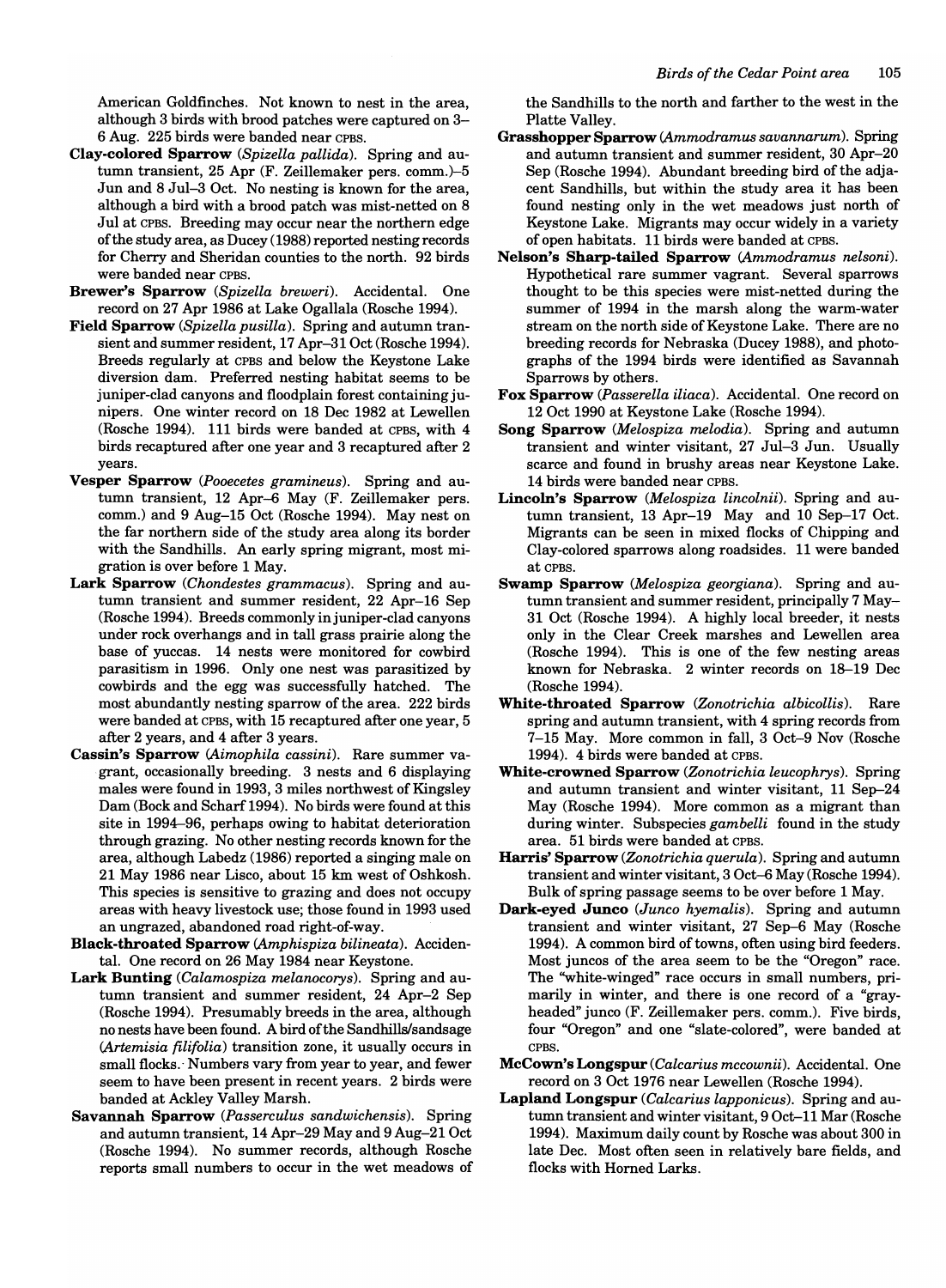- Chestnut-collared Longspur *(Calcarius ornatus).* Rare spring transient, with 3 records on 28 Mar 1974 (Faanes) near Kingsley Dam, 8 Apr 1981 at Lake McConaughy, and one collected on 5 May 1919 near Oshkosh (Rosche 1994).
- Snow Bunting *(Plectrophenax nivalis).* Casual winter visitant. The only records are on 5 Feb 1956 at Eagle Canyon (Huntley 1957) and 18-20 Feb 1978 when it was abundant and widely scattered in Keith County. Apparently an irruptive species that moves this far south only occasionally.
- Bobolink *(Dolichonyx oryzivorus).* Spring and autumn transient and summer resident, from 24 Apr-28 Aug (Rosche 1994). Often found in wet meadows at Clear Creek, near Keystone, and along Sutherland Canal. Nests were found at Clear Creek in May 1992.
- Red-winged Blackbird *(Agelaius phoeniceus).* Permanent resident. Highest densities occur during spring and autumn when flocks of thousands of migrating birds can be seen (Rosche 1994). Nests in many different habitats, including marshes, roadside ditches, near streams, and in agricultural fields. Colonial with colony size from 2 to 38 nests in the study area (Kren 1996). Some one-year old males have been observed to nest solitarily. Dynamics of cowbird parasitism of Red-wings in the study area was studied extensively by Kren (1996), who found that over 30% of nests were parasitized in 1994-95. Maximum winter count by Rosche was about 1,500 birds on 9 Jan near Lewellen. 658 birds were banded near CPBS and at Ackley Valley Marsh, with 7 birds recaptured after one year and 3 recaptured after 2 years.
- Eastern Meadowlark *(Sturnella magna).* Spring and autumn transient and summer resident, 28 Mar-15 Aug (Rosche 1994). Occupies wet meadows near Keystone. Breeding is probable but no nests have been found. One bird was banded near CPBS.
- Western Meadowlark *(Sturnella neglecta).* Permanent resident. Nests abundantly in grasslands of most types. Most numerous in spring and fall migration, but can be locally common even in winter. 5 were banded at CPBS.
- Yellow-headed Blackbird *(Xanthocephalus xanthocephalus).* Spring and autumn transient and irregular summer resident, 29 Mar (F. Zeillemaker pers. comm.)- 24 Nov (Rosche 1994). Suspected to breed or have bred in various marshes throughout the area, but no nests have been found. Territorial males formerly sang in the marshes of Keystone Lake, but these birds disappeared with the alteration of water levels. In 1989-90, large flocks of molting birds appeared at CPBS in Jul and early Aug. 15 birds were banded in late Jul near CPBS.
- Rusty Blackbird *(Euphagus carolinus).* Autumn transient and winter visitant, 14 Oct-20 Jan (Rosche 1994). Records are mostly from Lewellen and the North Platte River below the Keystone diversion dam.
- Brewer's Blackbird *(Euphagus cyanocephalus).* Spring and autumn transient. 28 Mar-21 May and from 2 Oct-24 Nov (Rosche 1994). A single summer record on 28 Jul 1979 near Keystone. There are at least 2 winter records, on 20 Dec 1991 and 17 Dec 1992 (Rosche 1994).
- Common Grackle *(Quiscalus quiscala).* Permanent resident. Nests commonly throughout the area, often in small colonies. Less numerous in winter, but increasing overall in recent years. Preferred nesting habitat is

stands of mature cottonwoods such as those in campgrounds below Kingsley Dam and in the Keystone area. A major predator on small birds and their nests, it destroys eggs and young of Red-winged Blackbirds, kingbirds, Orchard Orioles, and probably many other species. One grackle killed at least 70 Cliff Swallows at one swallow colony near Keystone in 1989, often eating only the brains of its victims (Brown and Brown 1996). Other grackles attack the larger Cliff Swallow colonies, killing fledglings and sometimes pulling nestlings out of nests. Juvenile grackles often begin flocking in early Jul. 15 birds were banded near CPBS.

- Great-tailed Grackle *(Quiscalus mexicanus).* Rare spring transient, with 5 records, 21 Apr-17 May. Reported by Rosche (1994) to have nested at the Ogallala airport in 1993. This species is rapidly expanding its range northward and might be expected to reach the study area on a regular basis in the near future. Thrives in cities and park-like environments. Like the Common Grackle, often preys on small birds and their nests.
- Brown-headed Cowbird *(Molothrus ater).* Spring and autumn transient and summer resident, 30 Mar-2 Sep (Rosche 1994). Common and widely distributed in edge habitats throughout the study area. Recorded as parasitizing 12 species in the study area, with most common hosts being Red-winged Blackbirds, Yellow Warblers, and Dickcissels. Flocking to roost observed as early as 18 Jun. Eggs laid from 10 May-6 Jul. Impact on host species in study area does not seem extreme. Sex ratio seems male biased, with multiple males typically escorting single females. 89 birds were banded at CPBS, with 6 recaptured after one year and 2 recaptured after 2 years.
- Orchard Oriole *(Icterus spurius).* Spring and autumn transient and summer resident, 4 May-30 Aug. A common breeder in cottonwoods, willow thickets, juniper-clad canyons, and riparian floodplain forest. In prime habitat, as many as 8 nests can be found in a single tree, suggesting some degree of coloniality. In cottonwood-ash woodlands, many nests are situated in the same tree as those of king birds, suggesting orioles benefit from protection of the aggressive kingbirds (Clawson 1980). Diet and demography in the study area were studied by Scharf and Kren (1996, in press) and nest site selection and vocalizations by Clawson (1980). 1,052 birds were banded near CPBS, with 59 birds recaptured after one year, 16 after 2 years, and 5 after 3 years. Oldest birds (8 individuals) so farrecorded in the study area are 4 years old.
- Baltimore Oriole *(Icterus galbula).* Spring and autumn transient and summer resident, 1 May-11 Sep (Rosche 1994). Nests commonly in tall cottonwoods throughout most of study area. Hybridization with Bullock's Oriole and varied taxonomic treatment of the *galbula-bullocki*  complex has deterred collection of precise field data with which to determine the status of these 2 orioles. Intermediates occur or have occurred in the study area, with some of the original specimens used to document hybridization collected at Sutherland, just to the east of the study area, and at Big Springs, just to the west of the study area (Corbin and Sibley 1977, Rising 1970, Sibley and Short 1964). Most breeding individuals in the study area are hybrids or pure Baltimore types. 116 birds of Baltimore phenotype were banded at CPBS, and another 11 showed evidence of hybridization toward Bullock's but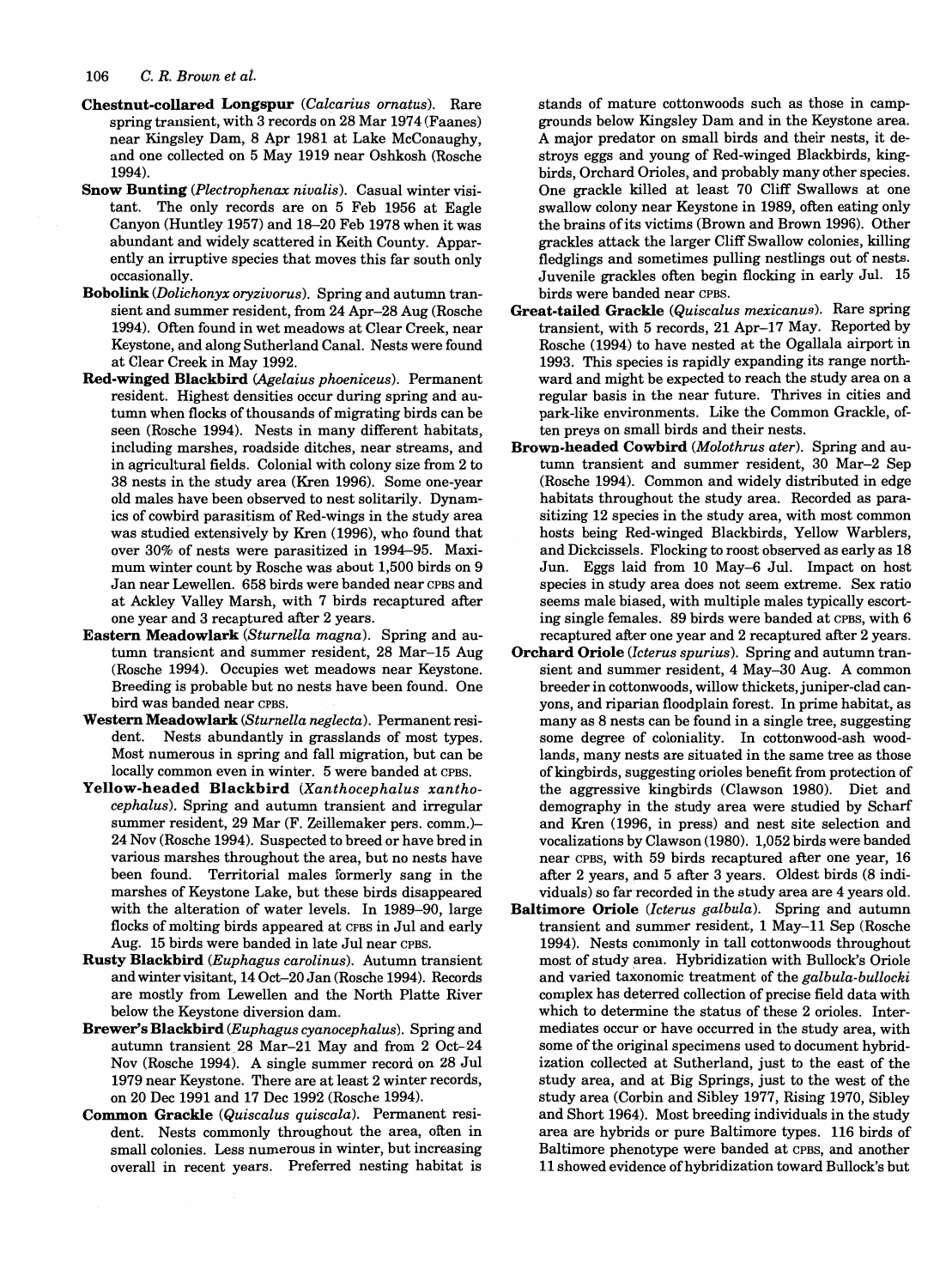were predominantly Baltimore phenotype. 5 birds were recaptured after one year. In western Kansas substantial numbers of non-hybrid phenotypes were reported by Rising (1996) over a 30-year period.

Bullock's Oriole *(Icterus bullockii).* Spring and autumn transient and summer resident, with dates of occurrence approximating those of Baltimore Oriole. No pure Bullock's phenotypes have been observed nesting in the study area, and Bullock's may have decreased in the area in recent years. Corbin and Sibley (1977) found Baltimore phenotypes moving westward along the Platte Valley as Bullock's retreated, although in western Kansas the hybrid zone appears stable. 15 birds of Bullock's phenotype were banded at CPBS, while another 30 birds banded showed evidence of hybridization toward Baltimore but were predominantly Bullock's phenotype.

#### FRINGILLIDAE

- Gray-crowned Rosy Finch *(Leucosticte arctoa)* Accidental. One record on 11 Feb 1922 at Oshkosh, when a male was collected.
- Purple Finch *(Carpodacus purpureus).* Winter visitant, 7 Nov-26 Apr (Rosche 1994). May be decreasing as House Finches invade the area.
- House Finch *(Carpodacus mexicanus).* Permanent resident. A relatively recent arrival in the study area, it was present in Oshkosh as early as 1977. It first appeared in Ogallala also in 1977, and it has been regular there ever since. Population virtually exploded in mid to late 1980s. Rosche (1994) documents species' arrival and spread in the study area. Breeding occurs, with nests found on or around buildings in the Kingsley Dam area and probably elsewhere near human habitations. Had never been seen at CPBS until 1992, but since then 1,293 birds have been banded. Some of these have been recovered in Kansas and South Dakota. A hailstorm in Aug 1993 in Ogallala killed over 70 birds, including some juveniles first banded at CPBS earlier that same summer. 14 birds were recaptured after one year and 4 were recaptured after 2 years.
- Common Redpoll *(Carduelis flammea).* Sporadic winter visitant, 19 Dec-28 Feb (Rosche 1994). Irruptive, sometimes occurring in large numbers and at other times absent.
- Pine Siskin *(Carduelis spinus).* Permanent resident. Probably nests around CPBS, as juveniles were mist-netted and banded, 17-21 Jul 1994. 17 birds with brood patches were banded, 9 Jun-4 Jul. A total of 35 birds were banded. See Scharf et al. (1993) for details on evidence for local nesting.
- American Goldfinch *(Carduelis tristis).* Permanent resident. Nests commonly along warm-water stream on the north side of Keystone Lake and below Kingsley Dam, often quite low in indigo bushes and wild roses. Breeds late and avoids cowbird parasitism since cowbirds in the study area have completed laying by early Jul. One of 4 nests were parasitized by cowbirds. Flocks in large numbers into early Jun. Although frequently a solitary breeder, a small group of goldfinches seemed to be nesting semicolonially north of Keystone in 1996. 552 birds were banded near CPBS, with 12 birds recaptured after one year and 2 recaptured after 2 years.
- Red Crossbill *(Loxia curvirostra).* Accidental. One record of an adult pair captured and banded on 20 May 1994 at

CPBS. The pair was repeatedly caught in mist nets and observed at a feeder until 31 May. These birds were often seen in junipers.

Evening Grosbeak *(Coccothraustes vespertinus).* An erratic winter visitant, 23 Nov-13 May (Rosche 1994). Feeds on Russian olives and juniper fruits. An irruptive species, it is very scarce or completely absent in some years. Maximum count by Rosche was 15 birds on 26 Apr.

## **PASSERIDAE**

House Sparrow (Passer domesticus). Introduced permanent resident. Breeds commonly throughout the area around human habitations. Frequently usurps Cliff Swallow and Purple Martin nests, destroying these swallows' eggs and young, and large numbers can be found in most Cliff Swallow colonies near towns. Although common in many areas, only one has ever been seen at CPBS, and this bird was mist-netted and banded.

## LITERATURE CITED

- Anonymous. 1964. The sixty-third annual meeting. *Nebraska Bird Review* 32: 58-60.
- Benckesen, H. R. 1947. Occurrence notes from Keith County. *Nebraska Bird Review* 15: 48.
- Bergin, T. M. 1992. Habitat selection by the Western Kingbird in western Nebraska: a hierarchial analysis. *Condor* 94: 903-91l.
- Bock, C. E. and W. C. Scharf. 1994. A nesting population of Cassin's Sparrows in the Sandhills of Nebraska. *Journal of Field Ornithology* 65: 472-475.
- Bomberger, M. L. 1984. Nesting habitat of Wilson's Phalarope in western Nebraska. *Wilson Bulletin*  96: 126-128.
- Brown, C. R, and M. B. Brown. 1992. First record of the Cave Swallow in Nebraska. *Nebraska Bird Review* 60: 36-40.
- -, and ---------. 1996. *Coloniality in the Cliff Swallow: The effect of group size on social behavior.*  Chicago, Univ. of Chicago Press.
- Clawson, S. D. 1980. *Comparative ecology of the Northern Oriole* (Icterus galbula) *and the Orchard Oriole*  (Icterus spurius) *in Western Nebraska.* M.S. Thesis. University of Nebraska-Lincoln.
- Collister, C. H. 1948. Nesting of the Double-crested Cormorant in Nebraska. *Nebraska Bird Review 16:*  22-26.
- Corbin, K. W., and C. G. Sibley. 1977. Rapid evolution in orioles of the genus *Icterus. Condor* 79: 335-342.
- Cortelyou, R. G. 1993. The spring 1993 occurrence report. *Nebraska Bird Review* 61: 94-136.
- Dinsmore, S. J., and W. R. Silcock. 1995a. Cattle Egrets nesting in Keith County. *Nebraska Bird Review* 63: 89-90.
	- -, and ———. 1995b. First nesting records for the Mississippi Kite in Nebraska. *Nebraska Bird Review* 63: 88-89.
	- -, and ———. 1995c. Laughing Gulls in western Nebraska. *Nebraska Bird Review* 63: 66-67.